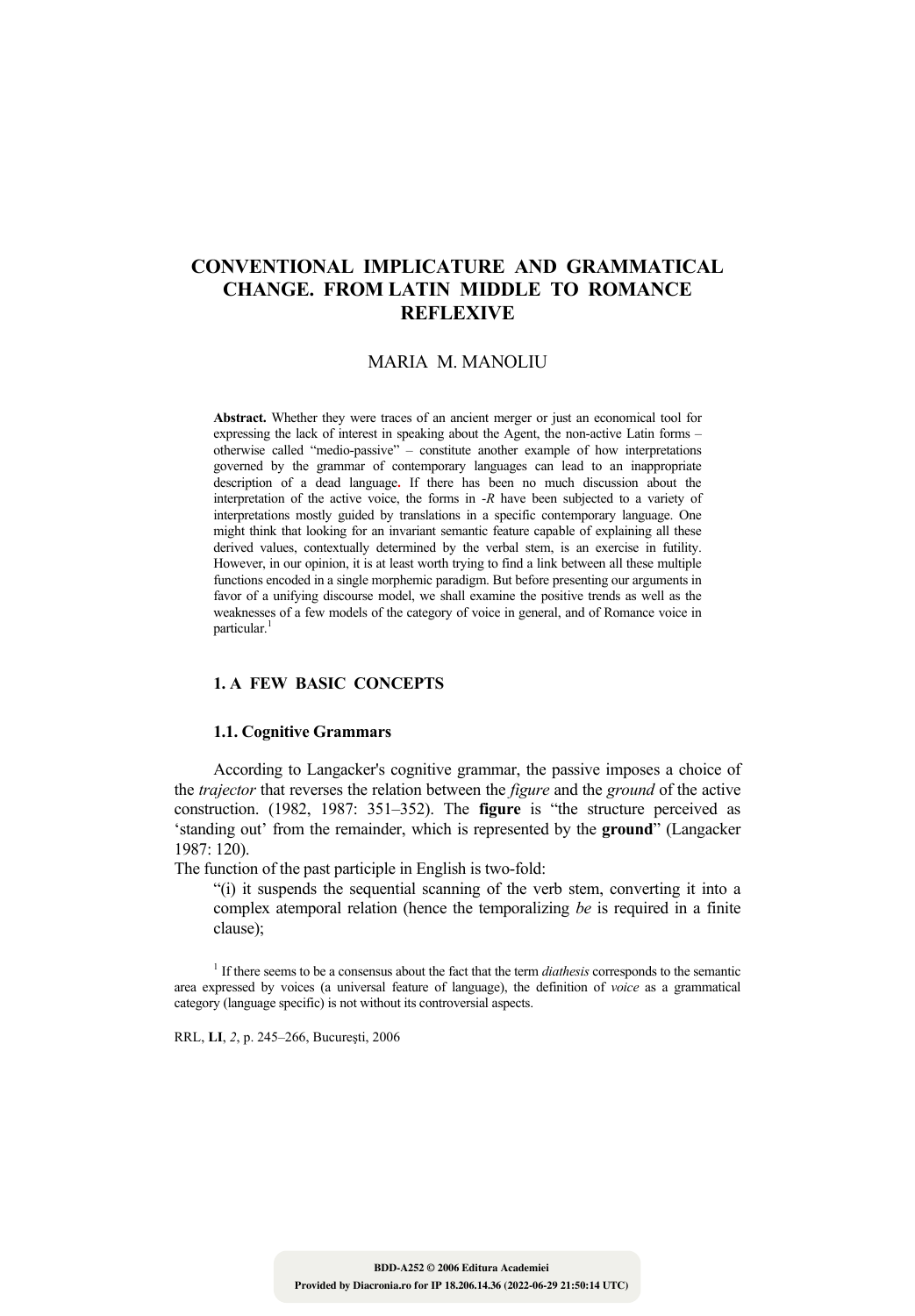and

 (ii) it imposes a figure/ground alignment distinct from that of the stem, specifically with respect to the choice of trajector." (see Langacker 1987: 351).

#### **1.2. Discourse factors**

 Touratier (1984: 90) stresses that voice is the effect of a structural reorganization of the sentence which corresponds to a reorientation at the level of meaning:

Mais du fait de la suppression du premier argument et de la promotion structurale du second argument à la fonction de sujet, il y a forcément une réorganisation de cette signification. Celle-ci est orientée différemment: son contenu, inchangé, est rapporté au second argument et non plus au premier argument, qui ayant été supprimé ne peut plus être pris en compte.

 In his OT model, Sells (2001) introduces topicality beside the role of participants, agent and patient, in order to calculate the possibilities that voices can encode in any language. In fact, Sells (2001: 360) speaks of a scalar topicality:

*Scalar Topicality* is determined by the discourse measures of Referential Distance and Topic Persistence. *Referential Distance* is the measure how far back in discourse the previous mention of a referent is, from a given point; the lower the measure of Referential Distance, the more topical entity is. *Topic Persistence* measures how many times in succeeding discourse a referent is mentioned, from a given point; hence the higher the measure, the more frequent and topical the entity in question is.

 The possible combinations of these parameters may be summarized as follows (Sell 2001: 363):

| Expression | Linking     | LRS |
|------------|-------------|-----|
| $a1-p1$    | $aS1-pO1$   | AP  |
| $a1-p1$    | $a01-pS1$   |     |
| $a1-p0$    | $aS1-pOBL0$ | Ap  |
| $a0-p1$    | $aOBL0-pS1$ | aP  |
| $a2-p1$    | $as2-po1$   |     |
| $a1-p2$    | $a01-ps2$   |     |
| $a2-p0$    | $aS2-pOBL0$ |     |
| $a0-p2$    | $aOBL0-pS2$ |     |
|            |             |     |

 Lacking any corresponding examples, this calculus fails to carry conviction, especially since, as will be shown below, this model, which takes into account only two roles, the Agent and the Patient, cannot account for languages which encode grammatically the difference between constructions with a subject referring to an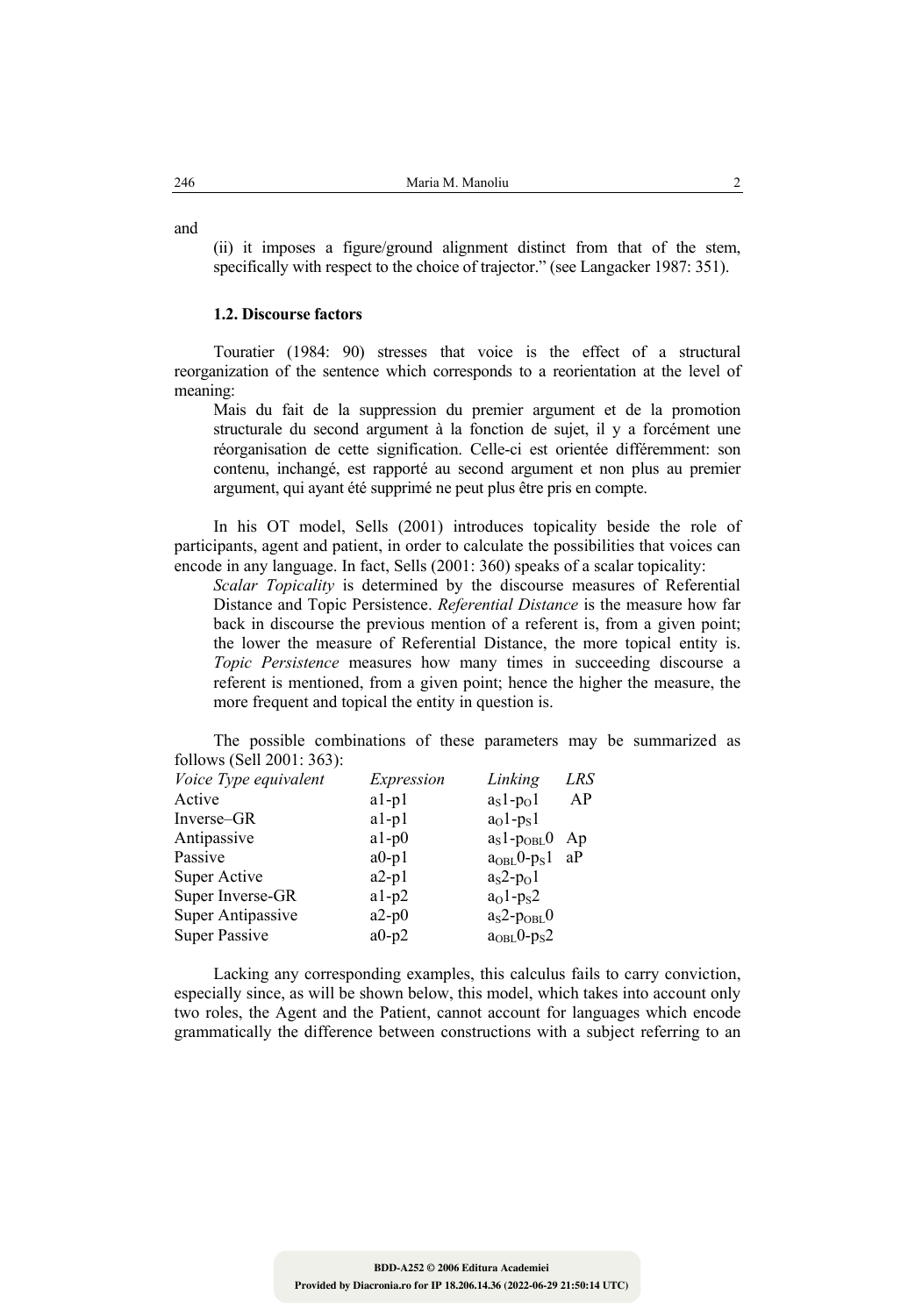Agent and those with a subject referring to an Experiencer. This is the case with Latin forms in  $-r$  and the Romance reflexive which can have an Experiencer as their subject as distinct from active constructions (see 1). $<sup>2</sup>$ </sup>

(1) *laetor* 'I am happy', 'I rejoice'; *doleor* 'I suffer' Fr *je me réjouis*, Sp. *me alegro*, It. *si rallegra*, Rom. *mă bucur* 'I rejoice/ I am glad'.

## **2. SYNCHRONIC VIEW OF LATIN VOICES**

 Everybody agrees that, in Latin, the category of **Voice** had only two members: (i) Active and (ii) the so-called Medio-passive.

### **2.1. The values of the active voice**

 The active voice was agent-centered. It represented the neutral term of the category, since it occured also with non-agentive verbs, such as *esse* 'to be', *habeo* 'to have', etc.

 In archaic Latin the active voice could be used also with verbs expressing 'personal care':

(2) *lavo* 'I wash myself'

When co-occurrent with the inchoative suffix *-sc-* it could be the expression of a change of state:

(3) *dulcescat* '[it] turns/ becomes sweet'

### **2.2. The functions of the forms in –R**

 According to classic descriptions, often conditioned by translations in a variety of contemporary languages – either Romance or Germanic – the values of the forms in –R are characterized by a mosaic-like variety:

(a) impersonal (with either transitive or intransitive verbs):

(4) *dicitur* 'they say, it is said'; *itur* 'they go' (Ernout-Thomas, 1953: 204-205);

(b) middle-reflexive (when the subject shares the roles of both an Agent and a Patient):

(5) *lavari, tergeri* (*Poen*. 219) 'to wash, to clean [oneself]' (intrinsic passive);

(c) middle/ active (especially verbs of feeling) (the subject refers to an Experiencer):

 $2$  In fact, Romance syntax is still sensitive to the difference between Agent and Experiencer: see, for example, constructions in which the topical personal Experiencer is either in the dative or in the accusative: Rom. *mi-e frig* lit 'to me is cold' i.e. 'I am cold', *mi-e foame* 'to me is hunger' i.e. 'I am hunger', lit. me:ACC hurts head' i.e. 'my head hurts', Sp. *me duele la cabeza* lit. 'to me hurts the head', i.e. 'my head hurts', etc. Cf. also Lat *mihi placet* – Sp. *me gusta*, It. *mi piace*, Rom. *îmi place*  lit. 'to me pleases', i.e. 'I like...'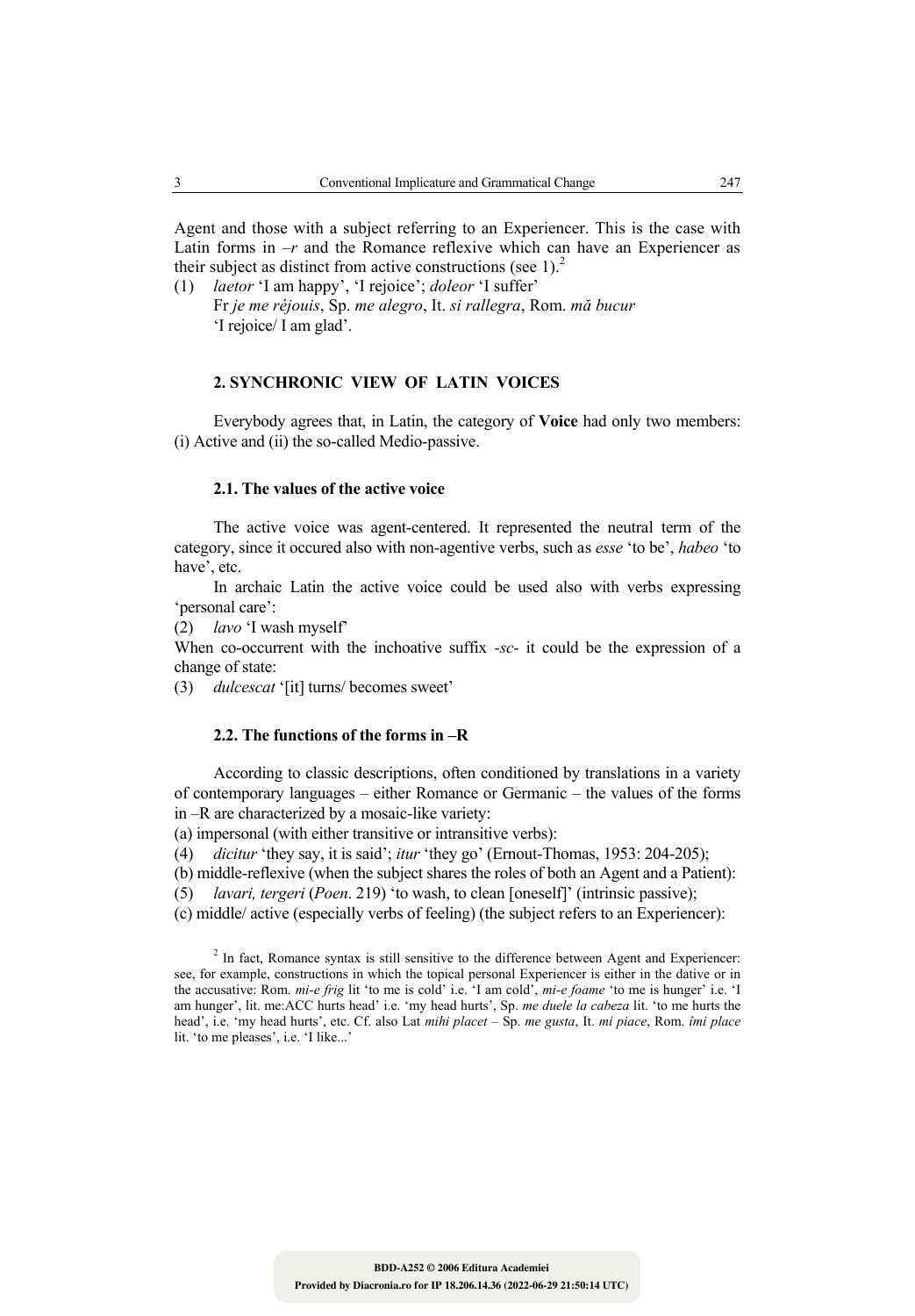(6) *laetor* 'I rejoice', *miror* 'I am amazed [at], I am surprised, I admire', *queri* 'to complain, to lament', cf. also the semi-deponent *gavisus sum* 'I rejoiced' and late Lat. *doleor* 'I suffer' (CIL, 6. 23176; CIL 02, 03249 = CILA-03-1, 045. CIL 02, 00041 (AE 1982, 0489).

(d) inchoative (the subject is the Locative/ the location of the change and of the Object that changes):

(7) *ignis exstinxitur* 'the fire extinguished [by itself]';

(e) verbs of change in position:

(8) *ferri* 'to rush, to flee', *moueri* 'to move [oneself]', *uehi* 'to transport [oneself]', *uerti '*to turn around', etc.

(f) passive:

- (9) *amor* 'I am loved'
- (g) factitive (the subject refers to the Patient acted upon):
- (10) *aduruntur* (*Tusc*.5, 27, 77) 'they let themselves be burnt' (cf. Fr. *ils se laissent brûler* – Touratier, 1984:81)

(h) deponent:

(11) *imitor* 'I imitate'; *sequor* 'I follow'.

(i) reciprocal:

(12) *copulari dexteras* 'to shake [the] right [hands]'.

 For more than twenty years – due to the preponderance of syntactic models in linguistics – descriptions of the Latin forms in -*r* have been concerned only with the syntactic characteristics of the forms under discussion. Consequently, the mediopassive forms have been categorized as means of *intransitivizing the verb*, in other terms, of reducing the number of verb-valences. If it is true that the impersonal and the passive constructions can be used for demoting the Agent from the core structure of the sentence (either by not mentioning it at all or by presenting it as a focalized prepositional complement), the syntactic hypothesis that the medio-passive forms were a means of intransitivizing the verb (see Touratier 1984, or Everaert 1986, for the generative treatment of Romance reflexive constructions; Italian; Romanian) cannot account for the behavior of all forms in -*tur*. Many Latin verbs, including the deponents, were transitive. For example, *dexteras* '[right] hands' is the object of *copulari* in (12) and *ferrum* 'the sword' is the direct object of *cingor* in (13): 3

<sup>&</sup>lt;sup>3</sup> See also other transitive medio-passive verbs: *conspicor* 'to spot, to see [something], to catch sight of'; *aemulor* 'to emulate [somebody], to rival'; *aggredior* 'to approach, to address, to attack'; *sequor* 'suivre [sombeody]', etc. A verb such as *suggredior* changes its meaning according to its transitive or intransitive use, namely: when transitive, *suggredior* means 'to board a ship, to tackle a question' – cf. fr. 'aborder  $[qq']$ '; when intransitive, it means 'to get close to something' – cf. fr. 's'approcher [de qc]'.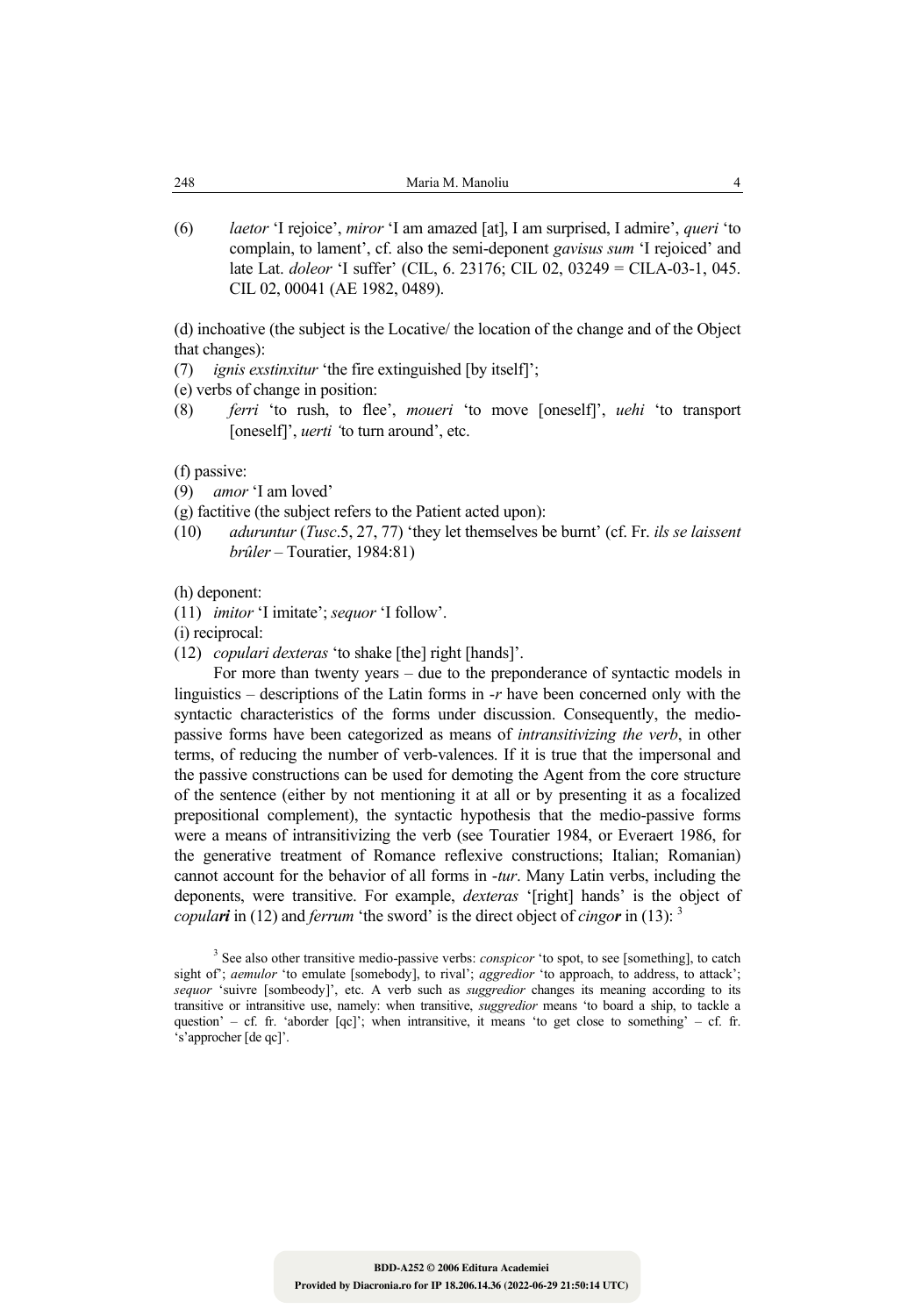(13) *ferrum cingor* sword:ACC fasten:I 'I fasten my sword'

 As I have already emphasized, it is rather hard to believe that a single morphological form could express so many and even contradictory values. I am rather inclined to assume that it is possible to find an invariant that can account for all these uses. I shall therefore argue in favor of the hypothesis that Latin voice encoded the relation between Agency and discourse salience. It has to be noted at this point that *Agent* refers here to a *doer* (in Meillet's words, une 'force agissante'), not necessarily a person or a living being.<sup>4</sup>

 In accordance with its transparent label, the active voice was typically **agentcentered**, in the sense that its subject, typically referring to an active force, was the speaker's focus of attention, whereas the medio-passive form in *-r* signaled the fact that the doer was not the most salient discourse entity; in brief, the medio-passive was mainly **event-centered**.

**2.2.1.** *Arguments against a passive interpretation*. Even according to classical grammarians, the impersonal interpretation (where the agent is not explicitly present) was more important than the passive value. For example, according to Meillet  $\&$ Vendryes (1960: 324):

 *le sens impersonnel marquant simplement que l'action est en voie d'accomplissement ou accomplie (suivant qu'il s'agit de l'infectum ou du perfectum) domine la valeur du passif latin* 

According to Ernout and Thomas  $(1953<sup>1</sup> - 1993: 206)$ , the distinction between active constructions and the personal passive is secondary, since the passive does not necessarily imply that the subject is the undergoer:

 Seuls les verbes transitifs ont en général un passif personnel. Mais l'équivalence établie habituellement entre la tournure active *(me diligit pater)* et la tournure passive *(a pater diligor)* est imparfaite et secondaire. Le passif personnel, en effet, n'implique pas nécessairement que le sujet subit l'action. Souvent il garde la valeur de l'impersonnel, désignant un état ou une action indépendamment de tout sujet determiné, ce qui en fait aussi une expression de l'indéfini: Pl., Cas.121: *dabitur tibi amphora* 'on te donnera une amphore' (la question de savoir qui la donnera n'intéresse pas); Pl. Mi. 674: *quod sumitur* 'ce qu'on

4 See Meillet, 1921.1: 199-229 and 1937.2: 24 – 28. In Foley and Van Valin (1984: 290-300) the *doer* is the argument of a predicate that corresponds to the participant who performs, effects, instigates or controls the situation denoted by the predicate. The opposite term is the *undergoer,*  which corresponds to the participant who does not perform, initiate or control any situation but rather is affected by it in some way. For details on the inherent seme [Incapable of being an active participant], see Manoliu 2006.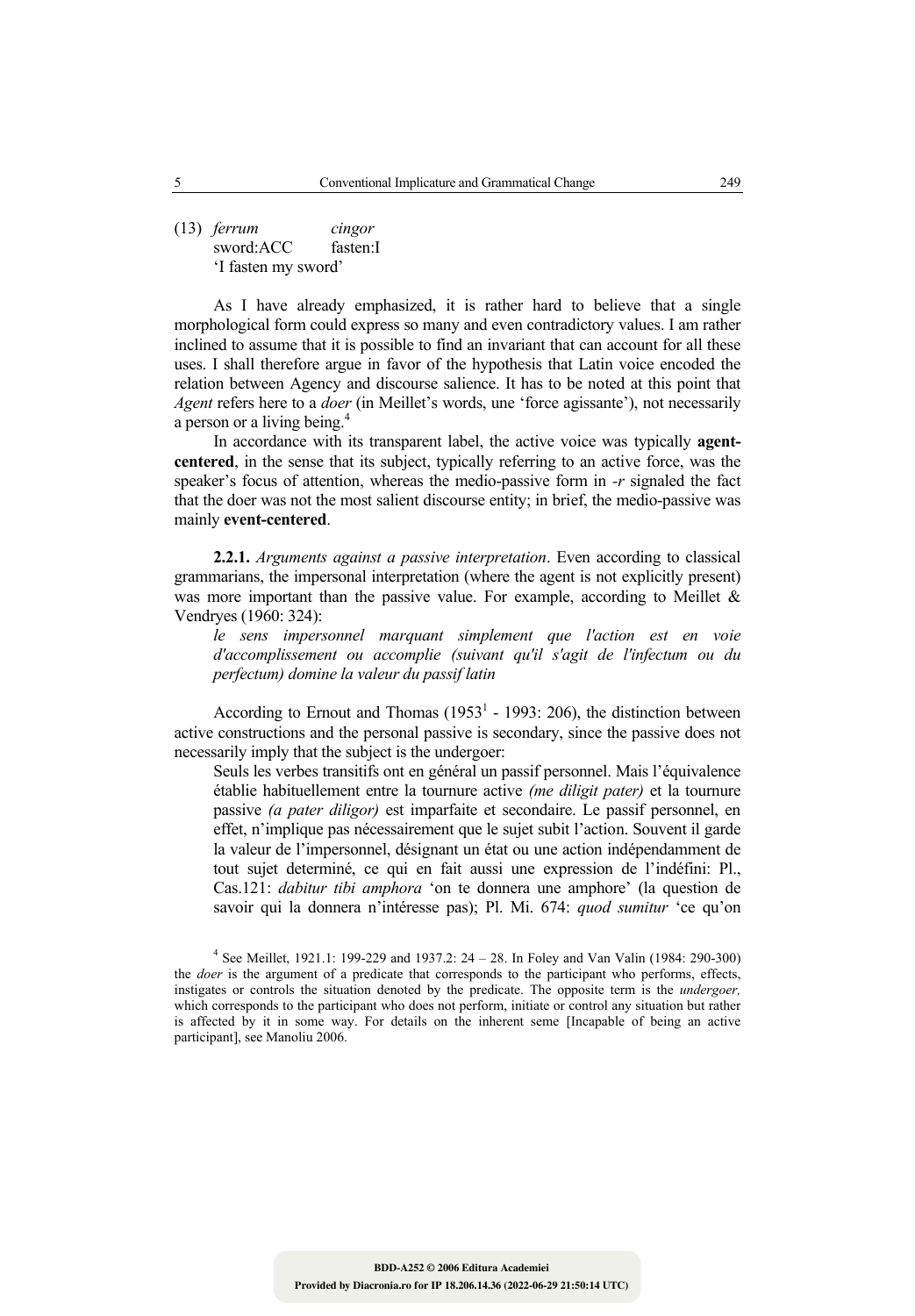dépense', en face de v. 673: *sim quid sumas* (2<sup>e</sup> pers. Indéf.). Cette valeur peut êrre sensible même à une 1re personne: Tér., *Ad*. 911: *iam lepidus uocor* 'voici qu'on m'appelle charmant'.

 Tous les verbes transitifs, du reste, n'ont pas de passif. Alors, c'est un autre verbe qui en tient lieu: *fio*, par ex. pour *facio*, sauf *faciendus* et *factus*; *disco* 'je suis instruit' pour *doceo* 'j'instruis' (*doceor* est postclassique); *intereo* 'je peris' pour *interficio '*je tue'; [...]. Des périphrases servaient de passif au déponent: *usui esse* 'être utile, utilisé', en face de *uti* 'utiliser'; *admirationem habere* (*mouere*) 'être admiré', en face de *admirari '*admirer'.

A sentence such as (14):

| $(14)$ cum a |    | Cotta | <i>resisteretur</i> (Caesar, BG, 5.30,1),   |
|--------------|----|-------|---------------------------------------------|
|              | by | Cotta | resist: medio-passive.past.3 $^{\text{ra}}$ |

means something like:

(14a) 'as there was resisting by Cotta'

(in Meillet's and Vendryes's words, 'puisqu'il y avait de la resistance de la part de Cotta'), rather than:

(14b) 'as it was resisted by Cotta'.

The translation of (15) proposed by Touratier (1984: 89) where the  $by + NP$ construction is translated by a French subject does not correspond to the discourse organization of the Latin construction (see 15a):

(15) *ab hostibus constanter pugnabatur* (Caesar, BG, 3.25,1)

(15a) 'Les ennemis se battaient avec ténacité'.

i.e. 'The enemies fought with tenacity'

 In our opinion, a translation in Meillet's or Guillaume's terms would be more appropriate (see 15b):

(15b) *Quant aux ennemis, il y en avait un combat constant* [*de leur part*]

'As for the enemies, there was a permanent fight on their part'

 According to classical grammars, in Latin there was no real agentive complement; the forms in -*r* could be determined by a *dative of the author* or by a cause complement (see 2.2.2 below). But, if the forms in -*r* cannot be considered as expressions of a true passive, what functions did they fulfill?

**2.2.2.** *Arguments for a middle interpretation*. In our opinion, the forms in -*r* seem more closely related to the I.E. middle voice than to the passive. Our hypothesis rests upon the following interpretations of the functions and values of the Latin forms in -r. According to Ernout, Thomas  $(1953<sup>1</sup> - 1993: 2007-8)$ , the characteristic function of the Latin passive construction was to stress (to set in a prominent position) the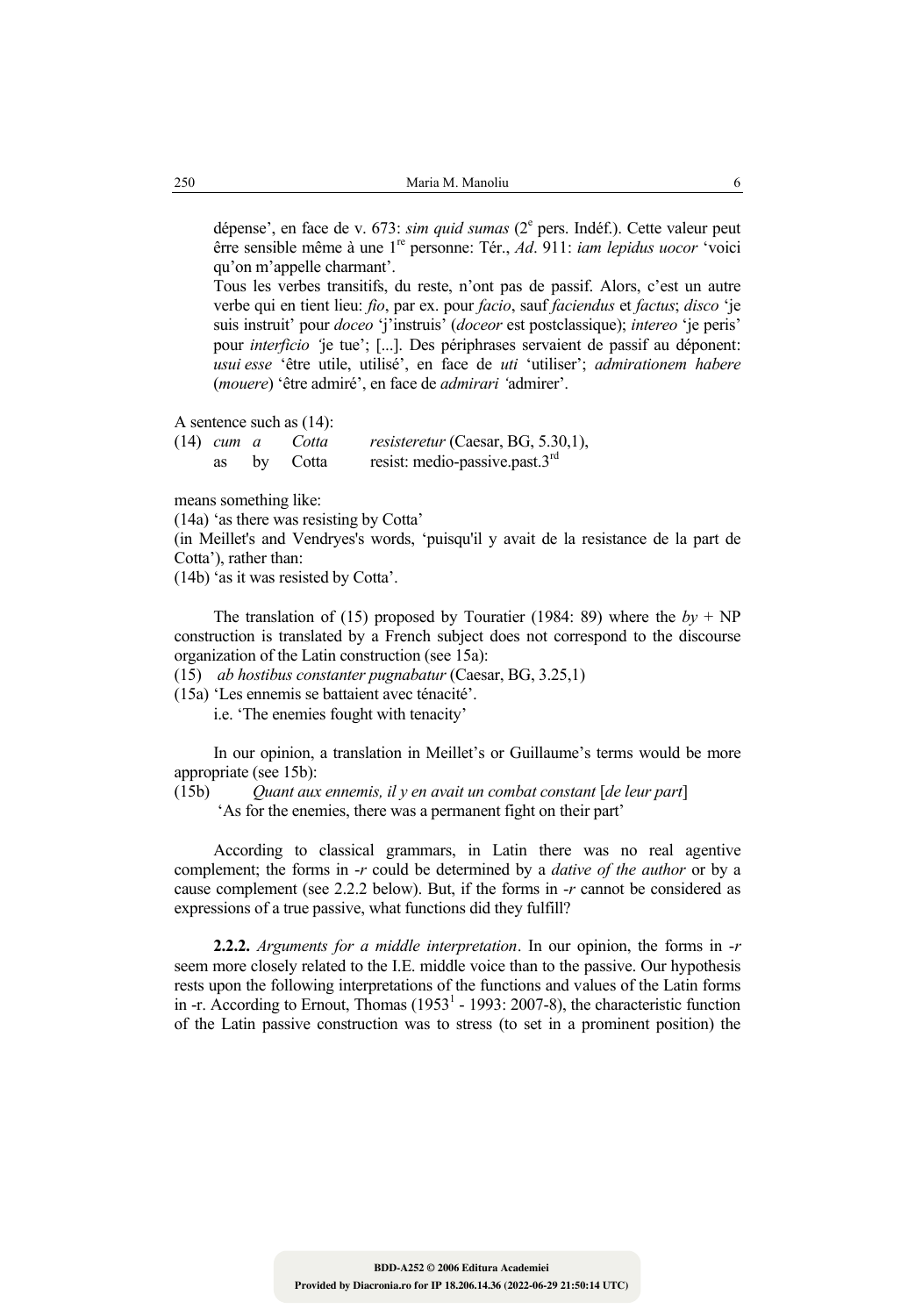verbal notion rather than the agent (in their own words: *de mettre en relief la notion verbale plutôt que l'agent*):

L'ablatif précédé de *a* ou *ab* est encore rare en v. latin. Il ne devient plus fréquent qu'à la fin de la période républicaine: le sens de la préposition est alors affaibli, et l'indication de l'origine ou de notions voisines tend à s'effacer. Cependant même ainsi ce tour n'est pas toujours l'équivalent exact de l'actif avec sujet au nominatif. On y retrouve souvent la fonction propre au passif **de mettre en relief la notion verbale plutôt que l'agent** [our emphasis]: Tér., Ph. 854: *sine controuersia ab dis solus diligere* 'tu es sans conteste le seul chéri des dieux'; César., B.G. 2, 26, 3: *cursus incitato in summo colle ab hostibus conspiciebantur* 'ayant pris le pas de course, ils étaient aperçus de l'ennemi au sommet de la colline'; dans le premier passage c'est l'idée d'une affection unique, dans le second, celle d'une apparition soudaine qui sont ainsi soulignées*.* 

 Guillaume (1971, 2: 189).defines the "impersonal meaning " of the middle in the following way:

Dans les langues anciennes le moyen, plus ou moins infléchi en direction du passif, fait souvent l'objet d'une évasion dans l'impersonnel, selon laquelle l'incidence active maintenue dans le verbe ne trouve pas de support personnel, ce qui conduit à faire, dans le cadre de la voix moyenne, le verbe sujet, en quelque sorte, de lui même. C'est ainsi que *pugnatur* signifiera 'il est combattu, il y a combat'

 For Flobert (1975: 523), *les déponents marquent que le sujet est profondément impliqué dans le procès, affecté par lui; l'actif est plus neutre, plus banal et le sujet y est moins engagé*. Quant au passif, *l'agent manque ou ne figure qu'à titre subsidiaire, [...] les morphèmes passifs transforment complètement la représentation du procès*.

 According to Kemmer (1993, Chapter 4), the middle is characterized by a *low participant distinguishability* (in her words, by a *low degree of elaboration of events, subsuming low participant and sub-event distinguishability*).

It is also interesting to recall here the relation between the forms in -*r* and the so-called *internal diathesis*, defined as expressing the fact that the subject is *affected* by the activity. As Joffre (1995) puts it, the basic meaning of the forms in *-r* is internal diathesis (*la diathèse interne*): the two concepts (nominal and verbal) are superposed (*les deux concepts (nominal et verbal) se superposent, ils sont impliqués l'un dans l'autre* (p. 236). See also:

 les deux notions sont étroitement associées, leur adéquation réciproque est signalée (p. 195).

In the case of impersonal constructions:

 le morphème -*tur* modifie le contenu lexical du verbe en lui ajoutant un sème qui souligne l'existence du procès (p. 193).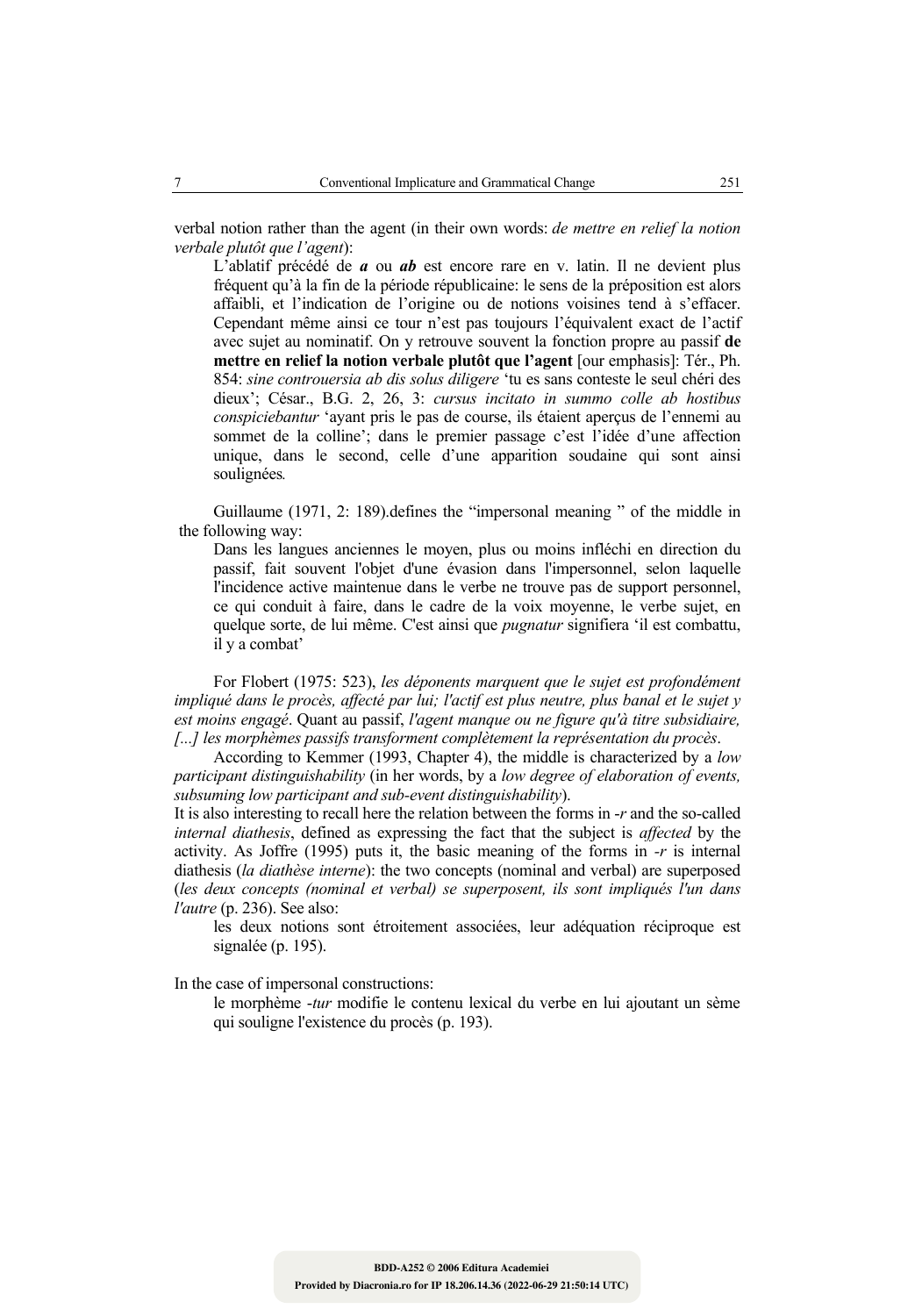When analyzing the deponents or the passive, she stresses that *on note toujours une implication du sujet dans le procès* – p. 235. In our opinion, in spite of the fuzzy terms (*concepts that are superposed*, *implication of the subject in the process*, etc.), Joffre's observations show that there is a close link between the subject and the predicate, which in fact fits in with our idea that both the subject and the predicate have the same degree of discourse prominence.

 All these remarks point to the hypothesis that, in medio-passive constructions, the linguistic entity referring to the action (read *the event*) and not the subject had the highest discourse salience. These interpretations of the Latin medio-passive support our hypothesis, that, as we have already emphasized, Latin diathesis (the semantic area expressed by morphologically or syntactically marked voices) was organized around the *agency*, interpreted as the capacity of influencing human life (which is not the same as the feature *animate* referring to the property of *living*). The active voice was typically centered on the agent, the one that had the power of affecting human life in positive or negative ways. On the contrary, the form in *-r* was the expression of a linguistic reconstruction centered on the event as a whole. The difference between active and medio-passive may be roughly described as follows: *active constructions* encoded events when the speaker talked about the fact that *an active entity acted upon somebody/something* whereas *medio-passive constructions* encoded events when the speaker wanted to talk about the fact that *something happened to somebody/ something*.

### **3. THE MIDDLE VOICE AND LATIN REFLEXIVE PRONOUNS**

 In our opinion, in classical Latin, when the reflexive pronoun co-occurs with the active form, it overtly expresses a *reduplication of the subject*, whereas the forms in – R can carry the *conventional implicature* that the subject refers to two Roles and that the Agent does things deliberately.<sup>5</sup> According to Flobert (1975: 387):

 Il s'opère alors un véritable dédoublement du sujet tout à la fois agissant et agi; le procès reflète une volonté délibérée de soi sur soi: le reflexif est donc dualiste.

(16) *se occidere*  'to kill onself'

<sup>5</sup> For the concepts of *conversational and conventional implicature* see Levinson (1983, 2000) and, more recently, the survey of various positions concerning Grice's 'Principle of Cooperation' in Jaszczolt (2002: 207-223). There are a kind of non-truth conditional inferences that are not derived from superordinate pragmatic principles like the maxims, but are simply attached by convention to particular lexical items or expressions. Properties: they are **detachable** – they depend on the particular lexical items used (in the present case: the reflexive clitics); they are **not cancelable**, because they do not rely on defeasible assumptions about the nature of the context; they **will not be calculated** using pragmatic principles and contextually dependent knowledge, but rather given by convention. The items carrying conventional implicatures do not seem to have radically different interpretations in different contexts.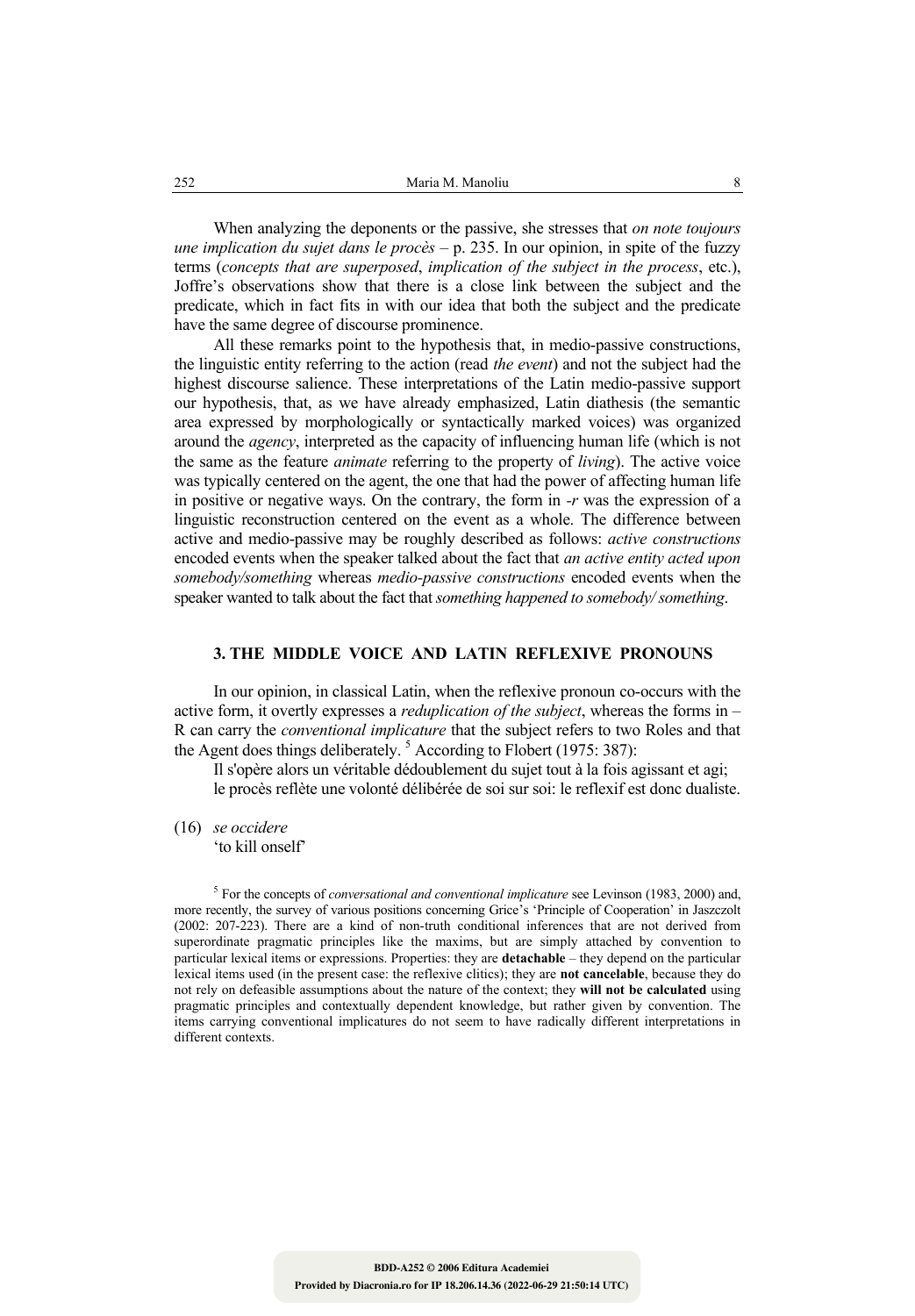- (17) *mulier quae se suamque aetatem spernit*, Plaut. *Mo* 250 'woman which rejects/hinders herself and her own age'
- (18) *ubi se adiuvat ibi me adiuvat*, Per. 304 'where he helps himself there he helps me'

With verbs of movement (such as *se mouere*), the reflexive pronoun souligne que l'initiative du mouvement appartient au sujet, tandis que le passif intrinsèque moueri 'se mouvoir' marque seulement l'implication du sujet dans un mouvement. Le tour réfléchi est donc plus fort, plus expressif. Mais le choix stylistique a vite entrainé la banalisation au point qu'il a fallu renforcer la réflexivité: *se ipsum mouere* (Flobert 1975: 387)

 According to Flobert, in Virgil one can find the beginning of a metaphorical use: the personification of inanimate subjects, a phenomenon that is frequently used in late Latin:

 Ce qu'on observe en latin tardif, surtout dans les textes techniques volontiers imagés, c'est une extension de plus en plus large du réfléchi pour décrire d'une façon dynamique des processus physiques touchant des êtres inanimés; la tendance est ancienne puisque l'on a déjà observé chez Virgile le mème phénomène dicté par un souci de personnification ou plus précisément d'animisation. (p. 389)

| $(19)$ frangitur inque | sinus | scindit sese   | <i>unda</i> , Virg. <i>Aen.</i> 1, 161 |
|------------------------|-------|----------------|----------------------------------------|
| breaks in-and curves   |       | divides itself | wave                                   |

approx. 'the wave divides itself and breaks in curves' (Flobert: 388) The reflexive pronoun can also co-occur with verbs of change:

| $(20)$ convertit se |         | in | <i>hirundinem</i> (Plaut) |
|---------------------|---------|----|---------------------------|
| turned              | himself |    | into (a) swallow          |

Moreover, *se* can accompany the forms in -*r*:

- (21) *repens* (= serpens) *torquebatur se*, Vit, *Anton*, 9 (middle). 'the snake twisted (itself) around'
- (22) *me nunc commoror*, Plaut, *Ps*. 1131 (deponent) 'as for me, I now refrain [myself]'

 In brief, in Flobert's words, the reflexive pronoun stresses the important role the referent of the subject has in the accomplishment of the activity (p. 388) In Vulgar Latin, when it co-occurs with transitive verbs, the impersonal value also develops the possibility of expressing a similar value to that of a *passive*, because the object is subjectivized (see 23):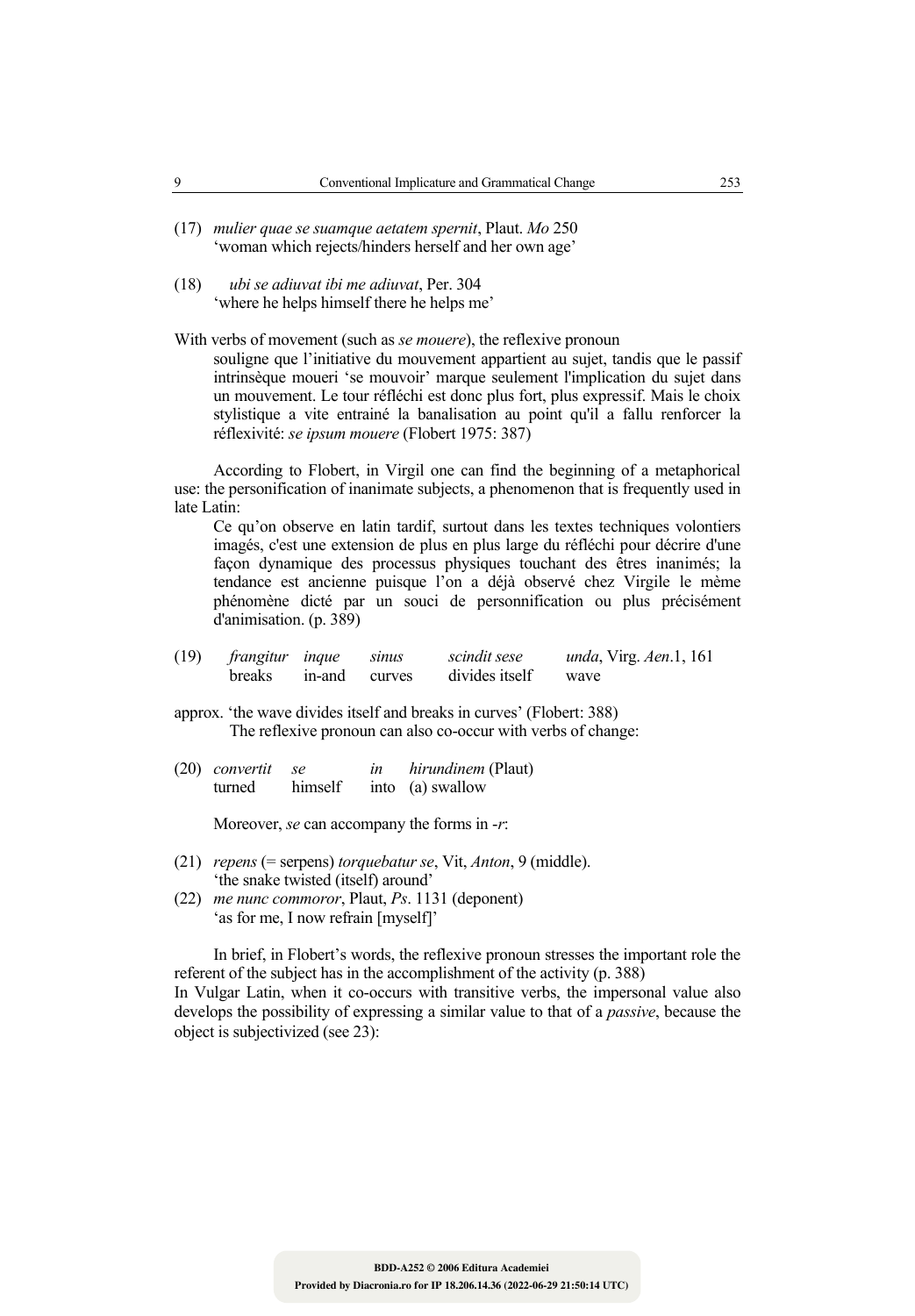(23) *litterae se scribunt* letters REFL.3rd write: $3<sup>rd</sup>$  PL 'one writes letters'–> 'letters are written'.

The reflexive pronoun frequently occurs with verbs of movement:

<sup>(24)</sup> *se ducere* lit. 'to carry oneself [away]', i.e. 'to leave'

| $(25)$ se |                | mouit | ex     | urbe |
|-----------|----------------|-------|--------|------|
|           | REFL/3rd moved |       | out-of | town |

 If it serves as an indirect object, the reflexive pronoun may be found as an expression of empathy (the so-called emphatic dative):

(26) *et sic, quia sera erat, gustavimus nobis* (*Per. Aeth*., 4,8) and so, since evening was-it we-had-dinner to us 'and since it was evening, we had dinner'.

### **4. ROMANCE REFLEXIVE**

 If considered in syntactic terms, the Romance reflexive embraces a variety of structures in which two Roles are co-referential:

**a.** *objective* (transitive reflexive): Agent = Patient. Compare (27) and (28): (27) Lat. *cingor lavor*

'I girdle [myself]' 'I wash myself'

Romance:

| $(28)$ Fr <i>je</i> | me           | lave | versus | je lave mon enfant |  |
|---------------------|--------------|------|--------|--------------------|--|
|                     | myself wash. |      |        | wash my child      |  |
|                     | 'I wash'     |      |        | 'I wash my child'  |  |
|                     |              |      |        |                    |  |

 Sp. *me lavo* me wash. 'I wash'

**b.** *middle*: Experiencer = Inner cause of feelings, states. Compare (61) and (62): (29) Lat. *Corinthia, quibus delectatur* (Ciceron)

Chorintinian which pleases

"Chorintian potery which pleases"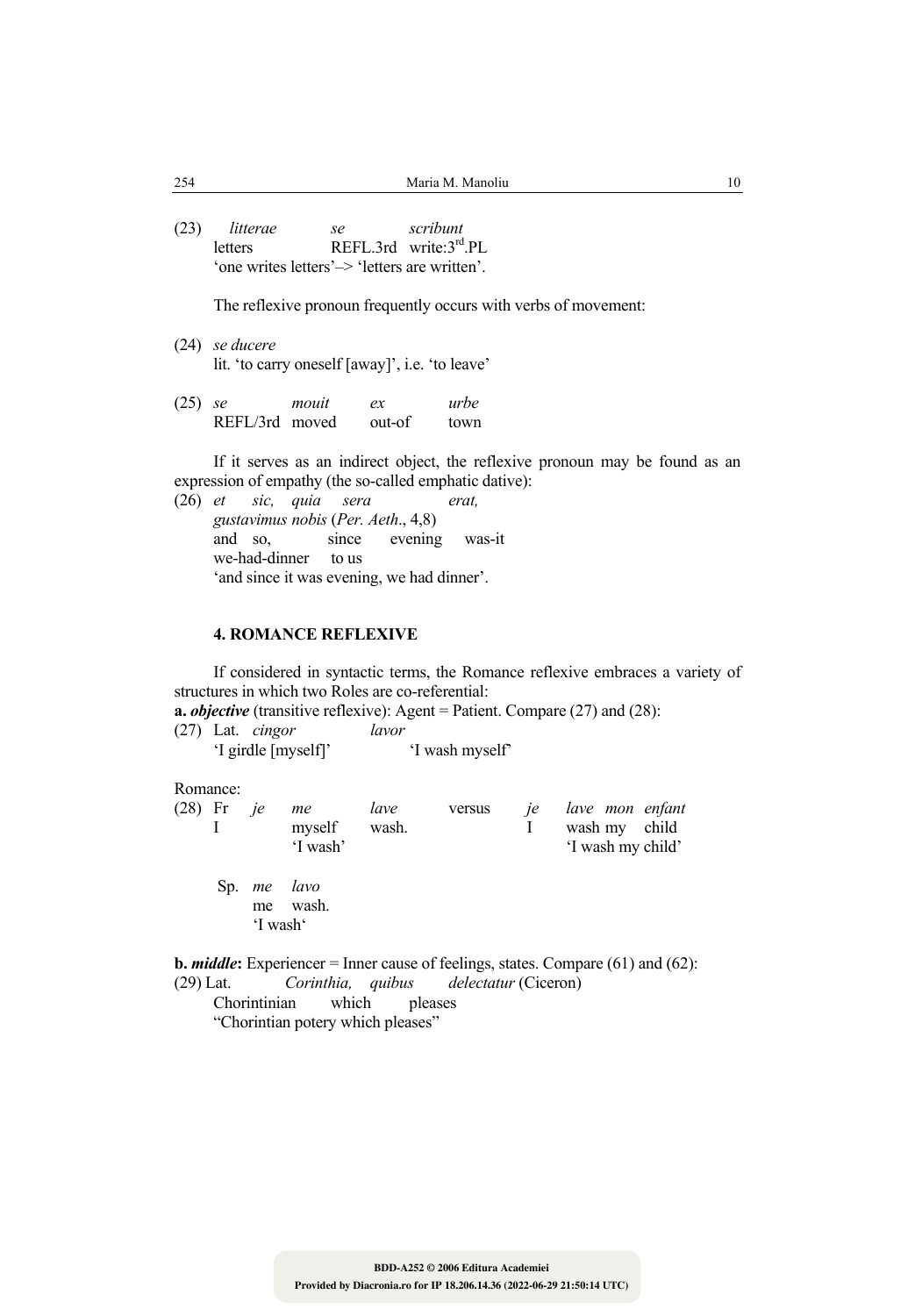and Romance:

(30) Fr *je me réjouis*, Sp. *me alegro*, It. *si rallegra*, Rom. *mă bucur* 'I rejoice/ I am glad'.

 The fact that all the verbs of feeling have a reflexive form reveals the fact that in Romance culture the feelings are conceived as rather dynamic processes than as [inner] states. The inner cause may be different from the real cause of the feeling (see 32), but the Inner cause and the Location of feeling are identical. The dynamicity of the feeling presentation in Romance is somehow lost in the English translation, which presents the feeling as a state:

### (32) Rom. *m-am bucurat de succesul tău* 'I was glad at your success'.

 In Romanian, middle reflexive may be found also with the verb of cognition such as 'to think':

| (33) Rom. se |                                          | gândeşte mereu | la | tine |
|--------------|------------------------------------------|----------------|----|------|
|              | $REFL:3^{rd}.ACC$ think-he always at you |                |    |      |
|              | the is thinking of you continuously'     |                |    |      |

**c.** *reciprocal*: Agent<sup>1</sup> = Patient<sup>1</sup> and Agent<sup>2</sup> = Patient<sup>2</sup>

The reciprocal reflexive has become rather productive in Romance languages:

- (34) Fr. *il se bat avec tout le monde*  he REFI:3rd/ACC ights with everybody 'he fights with everybody'
	- Sp. *se pelean* It. *si sono salutati* 'they fight with one another' they greeted each other'
	- Rom. *se privesc* 'they look at each other'

 Romanian has also a dative reflexive construction with verbs or expressions of knowing or feeling:

(35) Rom. *Petru îşi aminteşte de tine*  Peter to himself remembers of you 'Peter remembers you'

**d.** *inchoative reflexive.* As mentioned before, the inchoative value (i.e. the expression of change centered on the beginning of the new state) could be expressed in Latin either by a suffix: -*esc* (e.g. *dulcescat* 'becomes sweet') or by a form in *-r* (e.g. *ignis exstinxitur* 'the fire extinguished [by itself]'). In Romance, the suffix -*esc* has lost its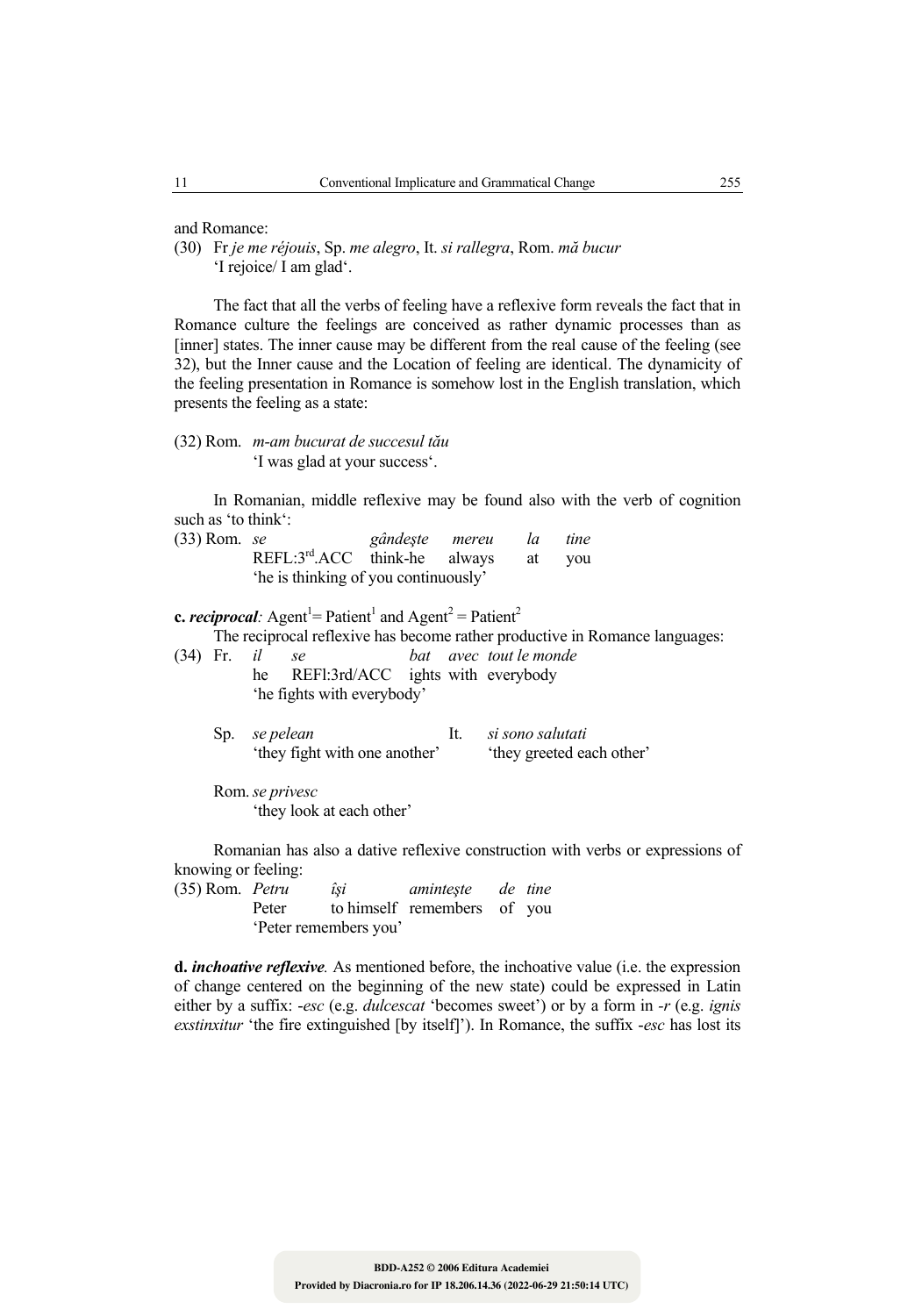inchoative value: cf. the present of French such as Fr. *fleurir* 'to bloom': il fleurit 'it blooms' – ils fleurissent 'they bloom', with the syffix , *jouir* 'to rejoice': *je me réjouis* 'I rejoice' – *nous nous rejouissons* 'we rejoice'; or Rom. *a munci* 'to work': [eu] *muncesc* 'I work/am working', with the suffix -*esc*, but *noi muncim* 'we work/are

working', without the suffix. By turn, the reflexive construction has become the most

common form of expressing a change: (i) change in quality: α) physical change: (36) Fr. *se rechauffer s'enrichir de la sueur du peuple*  'to get rich thanks to the people's sweat' (37) Sp. *la nieve se derrite al sol* (38) It. *incalorirsi* 'the snow melts in the sun' 'to get warm' β) Psychological verbs: Experiencer = Inner Cause of change:<br>(38) Sp. Juan se enfada de nada (39) Pg. emoborrastarse (38) Sp. *Juan se enfada de nada* (39) Pg. *emoborrastar.*<br>"John gets angry with no cause" (to get bored") "John gets angry with no cause" (40) It. *offendersi* (41) Rom. *a se plictisi* 'to get offended' 'to get bored' (ii) change in position: (42) Fr. *se coucher se plier*  'to go to bed' 'to bent [oneself]' (43) Sp. *acostarse* 'to [make oneself to] lie down, to go to bed'

| $(44)$ Rom. <i>a se apleca</i> | a se scula | $(45)$ It. <i>muoversi</i> |
|--------------------------------|------------|----------------------------|
| to bent'                       | to get up' | 'to move [oneself]'        |

**e.** *impersonal:* In the cases of impersonal and passive reflexives, the co-referentiality of two arguments is less obvious. Compare Vulg. Latin (23) and Romance (46):

| $(46)$ a. |    | Sp.     | se |                                  | sale   |       | hov |
|-----------|----|---------|----|----------------------------------|--------|-------|-----|
|           | b. | Rom. se |    |                                  | pleacă |       | azi |
|           |    |         |    | REFL:3rd leaves                  |        | today |     |
|           |    |         |    | approx. 'the departure is today' |        |       |     |

<sup>(47)</sup> It. *Quando si è in ballo, bisogna ballare* 'when one is at the ball, one has to dance'

 In (48) a so-called agreement mistake – which occurs frequently in spoken registers, *se* is treated as the subject and consequently the verb takes the third person singular even if the direct object is in the plural: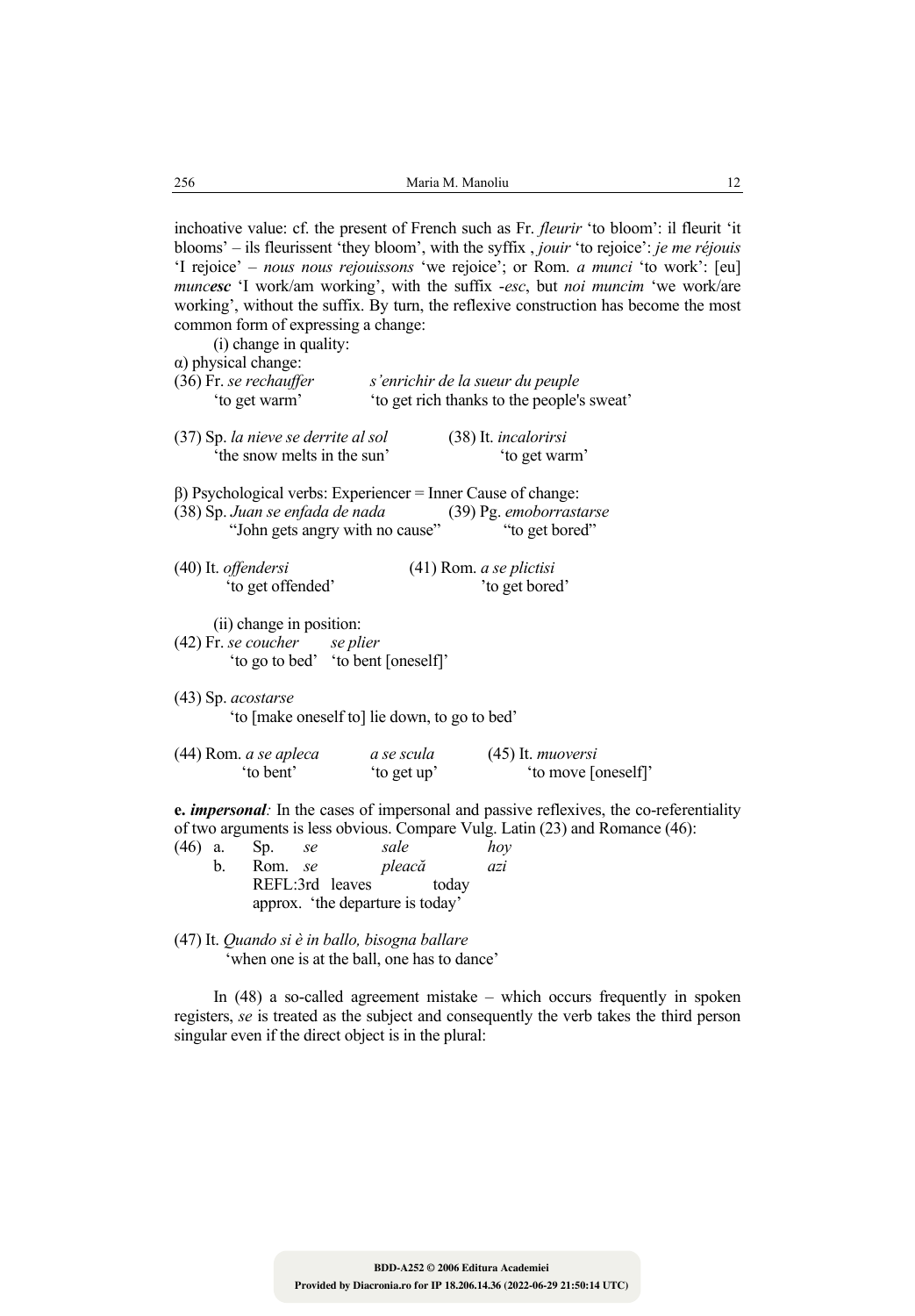(48) Sp. *se vende esas casas* REFL.3rd sells these houses 'these houses are for sale',

See also spoken – substandard – Romanian: $6$ 

(49) *se dă/ bagă/ măsline la Unic* REFL:3rd gives/ enters olives at Unic 'olives are given/ are entered in/ the shop [= sold] at the [supermarket] Unic'.

#### **f.** *reflexive passive*:

- (50) Sp. *las camisias de seda no se lavan facilmente* the shirts of silk not REFL wash easily 'the silk shirts do not wash easily'
- (51) Rom. *cămăşile de mătase nu se spală uşor* shirts-the of silk not REFL wash easily 'the silk shirts do not wash easily'
- (52) It. *in casa si accedono i lumi* in house REFL light upthe lights 'in the house the lights light up'

 French makes a difference between intransitive and transitive constructions with a topicalized object. In (53) the whole utterance is a habitual expression and consequently *les jambons* 'the hams' are the topic, the controlling quality of usual necessity expressed by the verbal phrase:

| $(53)$ Fr. les <i>jambons</i> |          | se pendent dans                     |    | le grenier |
|-------------------------------|----------|-------------------------------------|----|------------|
|                               | the hams | REFL:3rd                            | 1n | the attic  |
|                               |          | 'hams have to be hung in the attic' |    |            |

 In (54) the whole utterance is rhematic: (54) *il se vend beaucoup d' articles anglais à Paris* it REFL sells many items English in Paris 'many English items are sold in Paris'

 Although the syntactic approach is useful for desambiguating purposes, especially in contrastive grammars, for translation purposes, it has less explanatory power than the discourse hypothesis when it comes to account for the fact that the same construction can have so many functions.

 $6$  Utterance (49) was often heard during the communist era when some goods were so rarely seen in the shops that when they were available for sale people considered them as a kind of gift – in spite of the fact that they have to be paid for.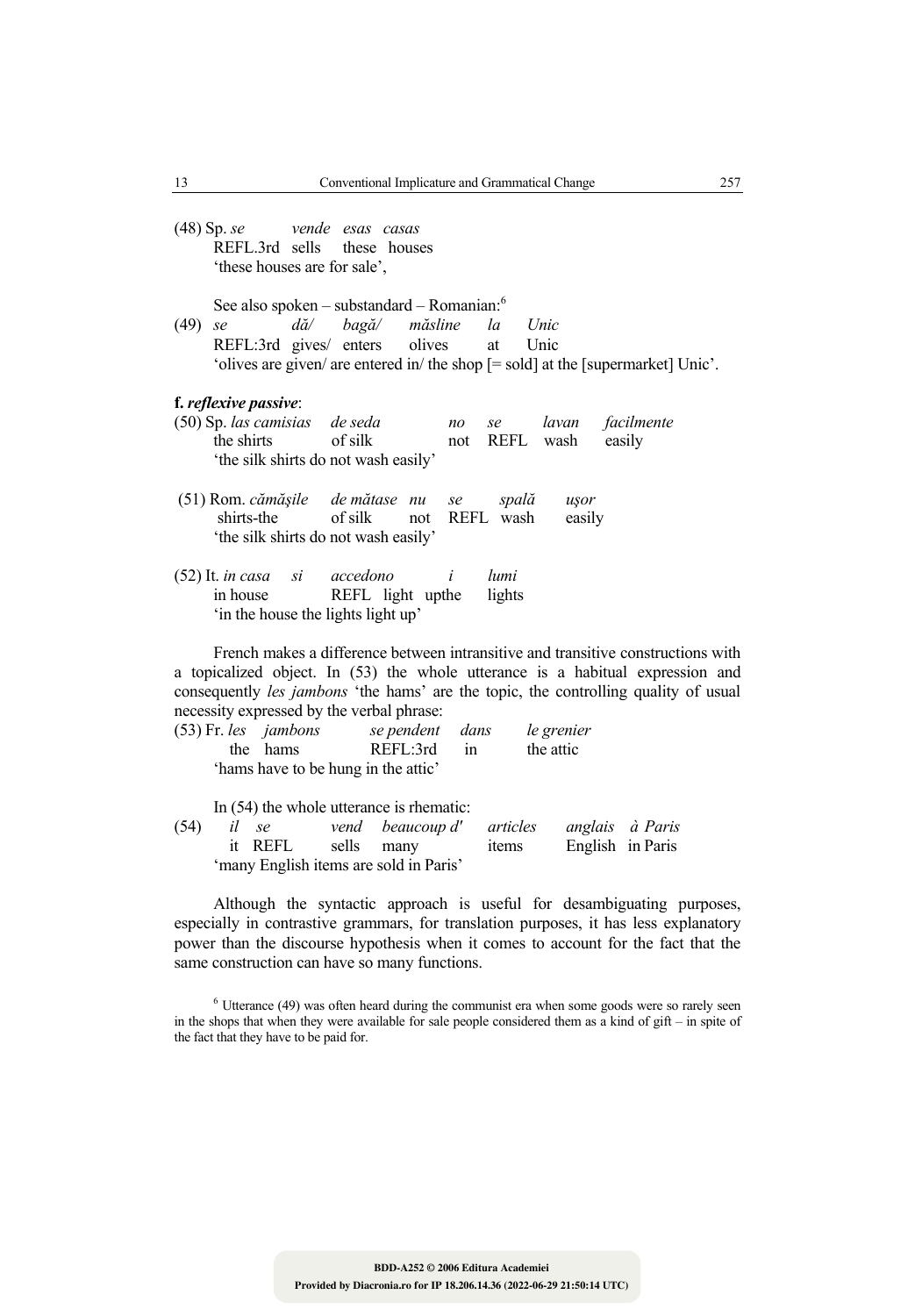The variety of interpretations of Spanish reflexives has been explored by Maldonado (1996) in interesting ways that support our hypothesis of a eventcentered reflexive. On the one hand SE may serves to focus on the characteristics of the process and background the participant who has the initiative; on the other hand, it favors the interpretation of the event as an unexpected happening. Let us examine some of Maldonado's explanations.

### **a. Focussing on the process and backgrounding the initiative source**

(i) For example, constructions expressing a change in body posture (see 55) focus on the change of state that is undergone and do not focus on the initiator or on the input. Maldonado calls this tendency 'terminal prominence'. This concept is important because it is one of the features of SE that applies to other constructions.

(55) Sp. *Maria se arrodilló* Maria REFL kneeled-down 'Maria kneeled down'

With intransitive verbs SE also focusses on the change in state: Compare (60) and (61):

- (60) *Cuando llegué a casa, Juan ya se había ido*. When arrived-I at home Juan alreadyREFL had left 'When I arrived home, Juan had already left'
- (61) *Juan* /\*se/ *va al cine todos los días* (habitual) Juan \*REFL goes at-the movies all:Pl the days 'Juan goes to the movies every day'

In (60), the speaker refers to the act of Juan going to the movies every day as a whole, thus IRSE would be inappropriate. In (61), we can only use IRSE because we focus on the moment of departure.<sup>7</sup>

(ii) The impersonal passive focusses on the change of state, whereas the initiative source is left in the background:

- (62) *se habla e spañol*  REFL speaks Spanish 'we speak Spanish [is spoken]'
- (63) *la maleta se perdió en el aeropuerto*  the suitcase REFL losed in the airport 'the suitcase got lost in the airport'

<sup>7</sup> See also SUBIR and DORMIR: The more energy is involved in a verb, the more dynamic it becomes. Maldonado's hierarchy is: DORMIR > IR > SUBIR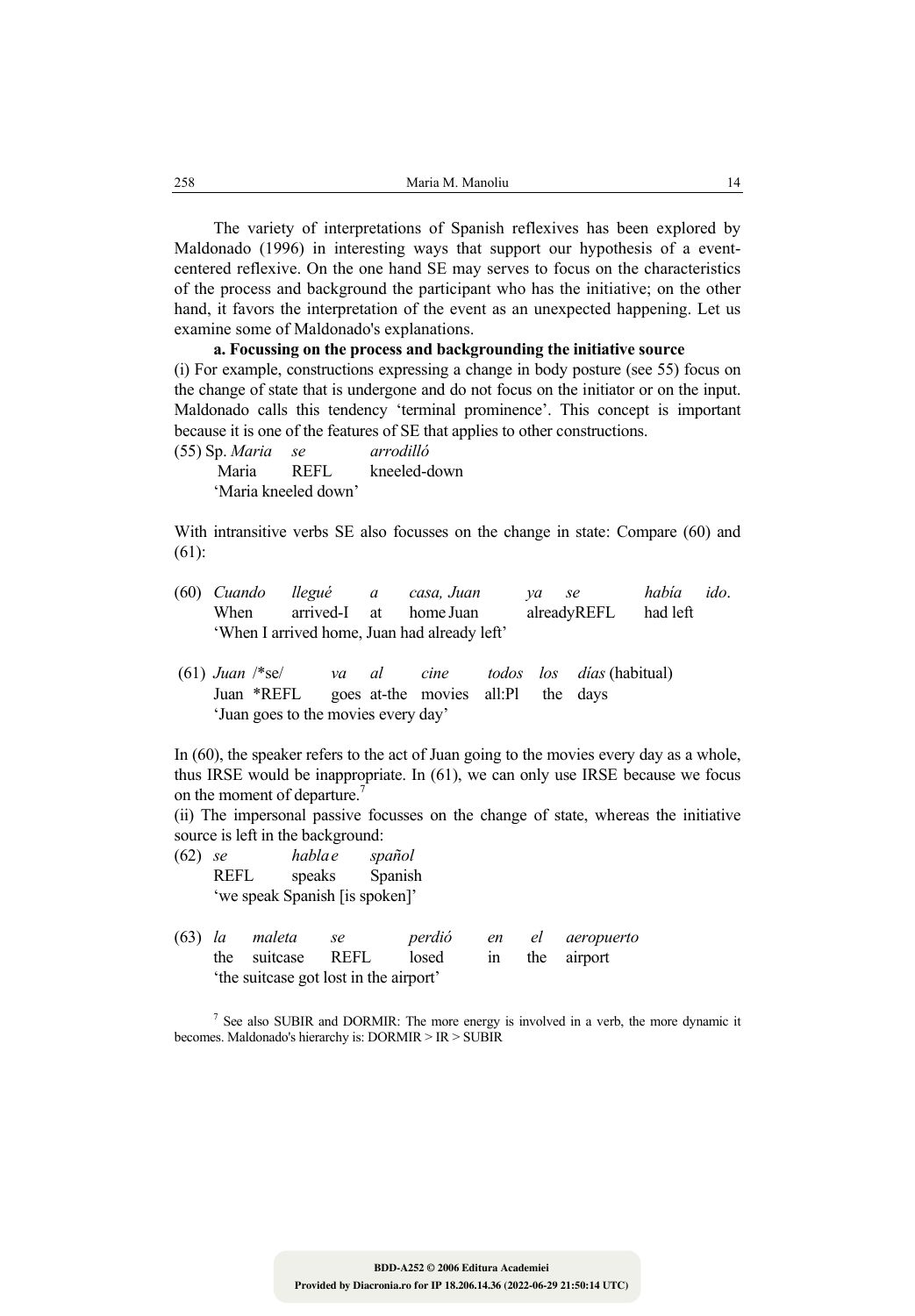The motivation for not specifying the doer varies: the doer may be conceptualized as non-specified external entity/force either because it is irrelevant (see 62) or the speaker wants to play down the responsibility of the doer  $(63)^8$ .

Maldonando points to the fact that the exact meaning of SE brings to the construction depends greatly on the semantics of the verb involved. SE is a polysemic element and not a meaningless detransitivizer as generative garmmars claim.

### **b. Cognitive/Emotion Middle**

Maldonaldo distinguishes tow main groups:

- (i) transitive verbs with Experiencers participant. In these cases SE decreases the transitivity of the verb: Usually humans are seen as being in control of their mental activities – to depart from this we can use SE to show a lower degree of participation:
- (ii) The second group are transitive verbs of patient-like participants (feelings). SE increases the level of participation.
- (64) *me*/*le alegra verte* (me V + Subject(S: verte)) and me/him pleases to see you 'Seeing you pleases me'
- (65) *se alegra verte* (reflexive)  $REFL.3<sup>rd</sup>$  enjoyes.he to see.you

'He is glad to see you'

 **c. Inherent SE**. These verbs have only a reflexive form (no active counterpart): verbs which express a high degree of affective participation (Cf. Latin deponents): Lat. *queror* 'complain'. They differ from absolute verbs (such as *llorar*, *suspirar*) in that involve more participation or control on the part of the participant. Verbs such as *llorar* do not combine well with adverbs expressing active participation of their subject referent:

(66) \*?*ella lloraba agresivamente.* 'she was crying aggressively'

Inherent middle do accept such adverbs:

(67) *se quejaba agresivamente* 'she was complaining aggressively'.9

<sup>8</sup> Maldonado claims that this use of SE has become quite productive in Hispanic countries. He mentions a comedian that included in part of his routine to say: "It's SE's fault!" (precisely because he wanted to refer to the way one does not want to be hold responsible for his wrong doings).

 Maldonado claims that these verbs involve 'attitude': e.g. *pavonearse* ('to strut') and *jactarse* 'to brag' differ from *caminar* and *hablar* in the sense that they are a way of walking or talking with a specific attitude behind it.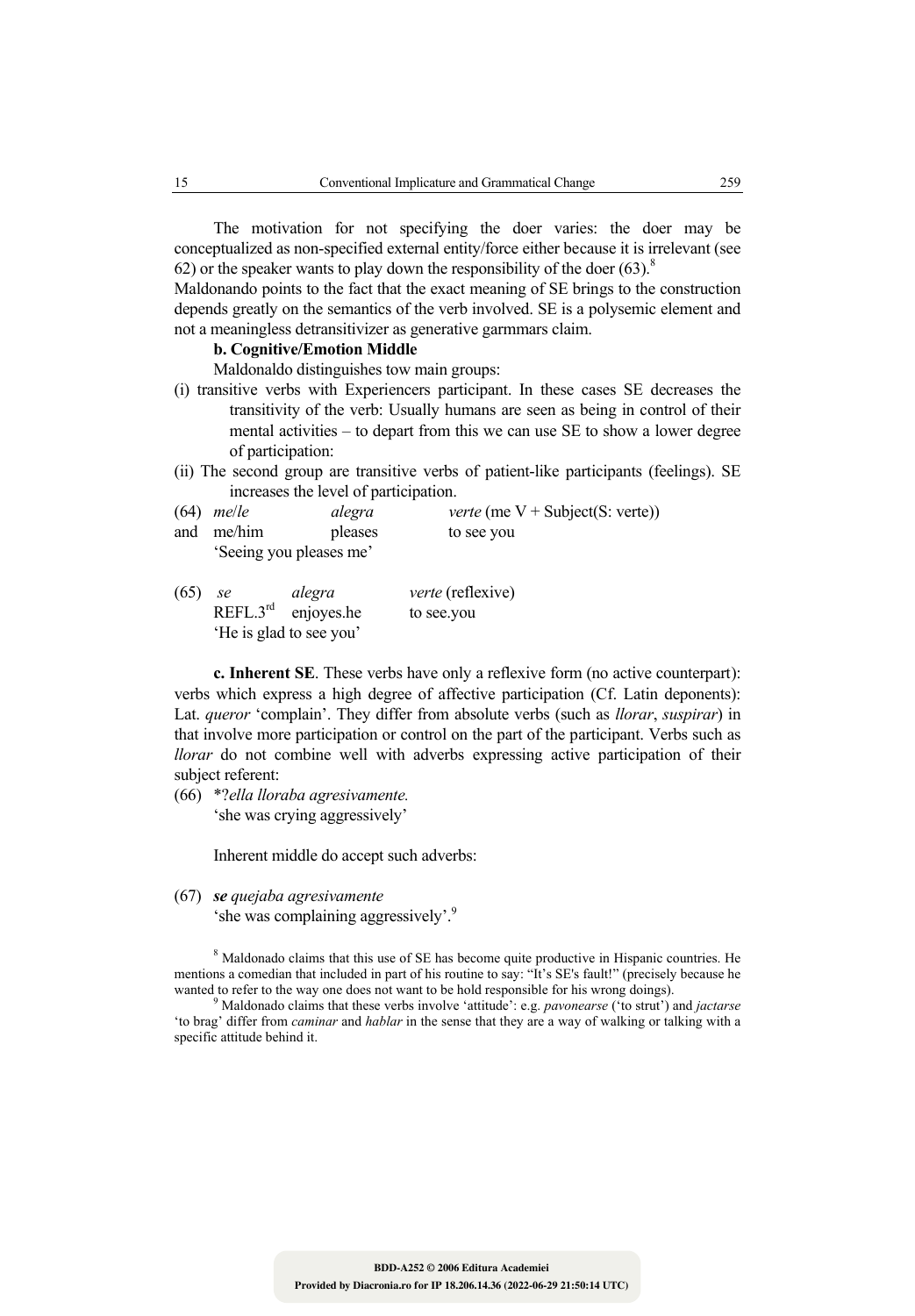#### **5. REFLEXIVE PASSIVE VERSUS PLAIN PASSIVE**

 The hypothesis that the voice is the expression of the intersection between two parameters, the Role structure and the cognitive-discursive hierarchy, can explain the difference between th Romance plain passive and the reflexive passive.

(a) The active and the plain passive are expressions of a part-centered perspective, but differ as to the part characterized by the highest discursive prominence.

 (i) The active voice, as the neutral term of the diathesis gives the highest discourse prominence to its first argument; consequently, its second argument may be deleted (e.g. *dans ce restaurant on mange bien; on a bien mangé* lit. 'in this restaurant one can eat well, we have eaten [very] well').

 (ii) The plain passive is undergoer-centered. It explains the fact that the first argument can be deleted, and occurs only if it is focalized. (v. Desclès *et al.* 1985).

(b) The reflexive is, as its Latin counterpart (i.e. the forms in -*r*), **event-centered** (be it an activity or a state), which explains the fact that reflexive constructions may function as an "impersonal" (i.e. both the first and the second arguments of the verbs are omitted).

|  | $(68)$ esp. <i>aqui se</i> |                      | come | bien; se sale           |                        | $h\phi y$ |
|--|----------------------------|----------------------|------|-------------------------|------------------------|-----------|
|  | rom <i>aici</i> se         |                      |      | mănâncă bine; se pleacă |                        | azi       |
|  |                            | here REFL            |      | eats well: REFL         | leaves                 | todav     |
|  |                            | 'here one eats well' |      |                         | 'we are leaving today' |           |

This hypothesis can also explain the following syntactic phenomena:

- (a) the incompatibility of the reflexive even passive with an agentive by  $+$ NP. Limited to certain categories in Old Portuguese, Old Spanish Italian and Romanian, the agentive complement has become unacceptable.
- (b) its preference for expressing telic (and not categorial) predicates (v. Moortgat 1990). Even when functioning as a qualitative (réflechi facilitant), its gives equal prominence to both the subject and the verb: e.g. *le vin rouge se boit chambré*). The quality entails the type of activity. Compare:

#### Spanish:

|    |  | de                                              |       |    | se                                   | firmó                                                                                                                         |
|----|--|-------------------------------------------------|-------|----|--------------------------------------|-------------------------------------------------------------------------------------------------------------------------------|
| In |  |                                                 |       |    |                                      |                                                                                                                               |
| un |  |                                                 |       |    | Italia                               |                                                                                                                               |
| a  |  |                                                 |       |    |                                      |                                                                                                                               |
|    |  |                                                 |       |    |                                      |                                                                                                                               |
|    |  | (69) En el palacio<br>the palace<br>convenio [] | entre | of | Santa Cruz<br>Santa Cruz<br>España y | REFL:3rd signed<br>treaty[] between Spain and Italy<br>'In the Santa Cruz Palace a treaty was signed between Spain and Italy' |

| Firmaron                                                                       | el |  |                              |  | Ministro español de Asuntos     |  |
|--------------------------------------------------------------------------------|----|--|------------------------------|--|---------------------------------|--|
| Signed:3.pl                                                                    |    |  |                              |  | the Minister Spanish of Affairs |  |
| <i>Exteriores</i>                                                              |    |  | el subsecretario italiano.   |  |                                 |  |
| External                                                                       |    |  | and the subsecretary Italian |  |                                 |  |
| 'The Spanish Minister of Foreign Affairs and the Italian subsecretary of state |    |  |                              |  |                                 |  |
| signed [it]'                                                                   |    |  |                              |  |                                 |  |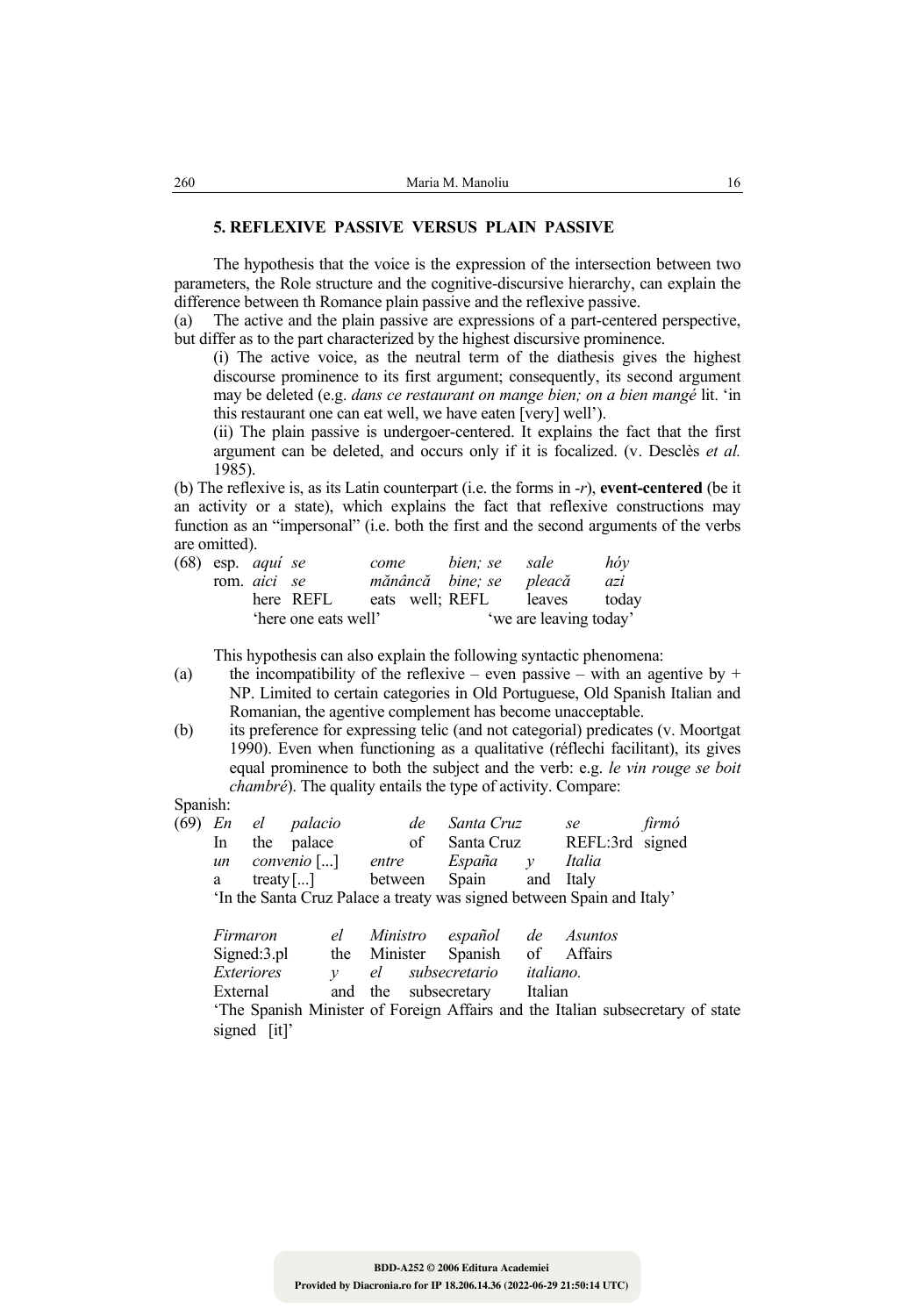and (70) *La paz fue firmada por los embajadores de los dos paises* peace was signed by the ambassadors of the two countries. 'The peace [treaty] was signed by the ambassadors of both countries' Reflexive is less likely in this context: (71) ?*Se firmó la paz por los embajadores de los dos paises*. ?REFL:3 signed the peace by the ambassadors of the two countries. Italian: (72) *Con un caretto se portavano le reti*  With a chariot REFL took the nets  *sulla spiaggia, si stendevano ...* to-the beach, REFL spread... 'With a little chariot the nets were taken to the beach, they were spread...' Romanian:<br>(73)  $\hat{I}n$  casă (73) *În casă se face curăţenie mare* In house REFL:3rd does cleaning big 'big cleaning job is done in the house' The passive constructions is less acceptable for expressing rhematic utterances: (74) *în casă este făcută curăţenie mare* in house is done cleaning big 'in the house big gleaning job is done'. When the verb belongs to one of the following categories: verbs of saying, perlocutionary verbs ("to order"), verbs of ascertaining ("to ascertain", "to notice"): (75) Sp. *se había comunicado* [...] *a los oficiales de infanteria que las primeras tropas de relevo ...* 'they were informed the officials of the infantry [division] that the first relief forces.  $\cdot$ 

- (76) Rom. *li s- a ordonat să plece* to them REFL.3rd has ordered that leave. SUBJ 'they were ordered to leave'
- (77) Pg. *Constatou- se que viera em vão* acertained REFL. 3rd that came he in vain 'it has been ascertained that he came in vain'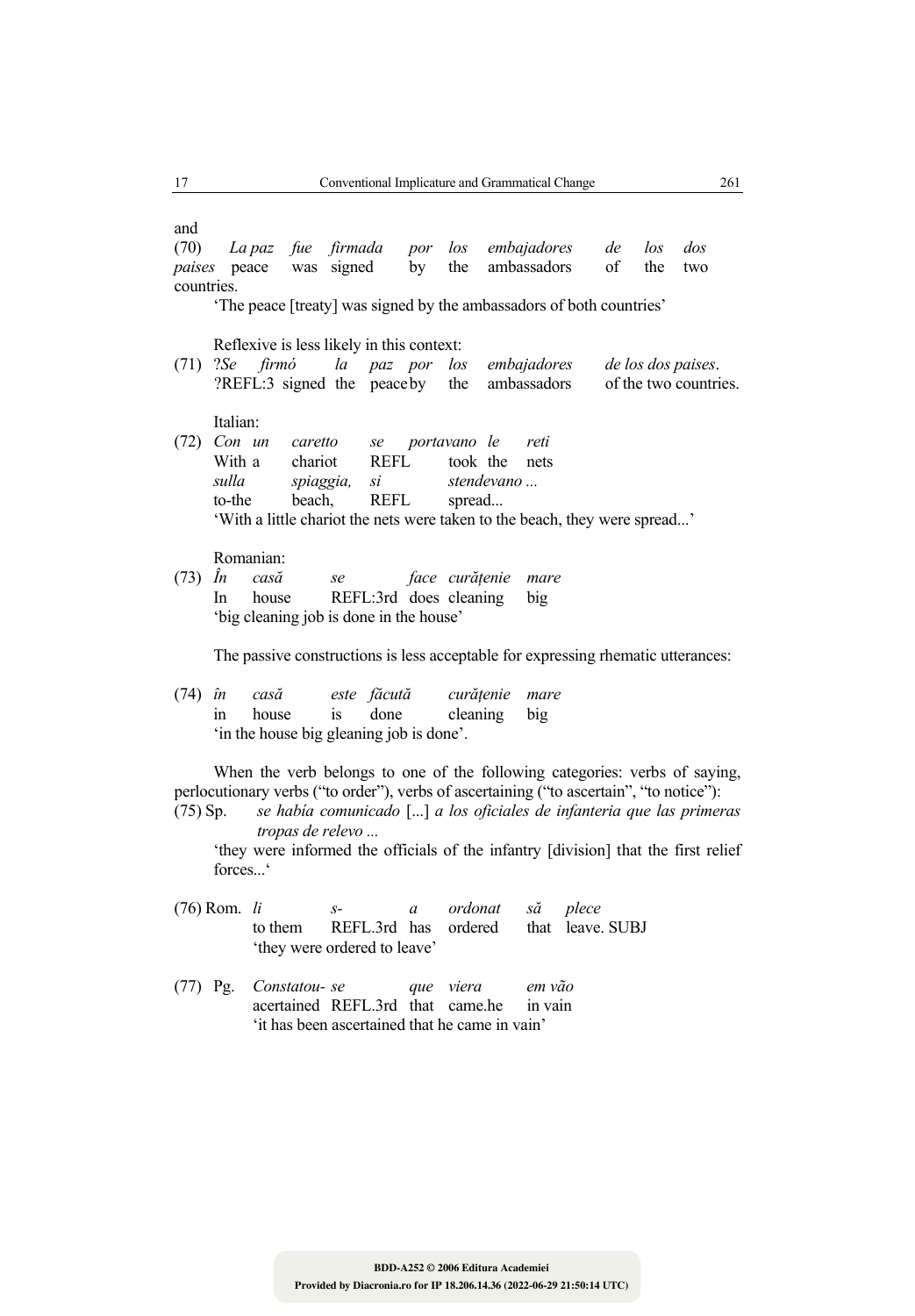but

(78) *Fue constatado por todos que viera em vão* 'everybody realized that he came in vain'

# **6. WHY HAS THE AGENT TO DISAPPEAR IN ORDER TO HAVE A NON-ACTIVE CONSTRUCTION?**

 A rich literature has underscored the fact that the reflexive construction is usually compatible with agentless sentences (cf. French 'l'agent doit s'évader, s'évanouir, s'évincer'). Largely accepted as a given constraint, the necessity for the Agent to disappear from the focus of the speaker's consciousness raises some hot questions that cannot be answered by considering only syntactic an/or semantic levels. Why has the Agent (i.e. the initiator/the most dynamic participant/ the first argument of the verb) has to disappear in order to let other arguments bear the highest discursive prominence, to be the center/the *figure* of the linguistic reconstruction of the event? Why is the feature [Person] responsible for the choice of one of the passives? In our opinion, – as we have already emphasized – the linguistic reconstruction of the events follows a functional model that links grammar (syntax and/or morphology) to the inherent and/or contextual features of nouns and verbs, to the discursive organization as well as to the mentality of the speakers as human beings in general and as representatives of the triplet *ego/hic/nunc* in particular. These relations may be represented roughly as follows:

> Scheme 1: inherent: +Person

features

| contextual: | $+$ Dynamic/first argument |
|-------------|----------------------------|
| disc:       | $+{\rm Topic}$             |
| syntax:     | $+$ Subject                |
| word order: | initial-sentence position  |

A similar idea can be also found in Traugott and Pratt (1980: 283):

 ...in English and many other languages, the most unemphatic form of language and the one with the least assumptions makes the following correlations in a sentence:

| Theme   | Verb X                                   |
|---------|------------------------------------------|
| Agent   | Verb X                                   |
|         | DefNP (shared) Verb (Indef)NP (unshared) |
| Subject | Verb $X$ "                               |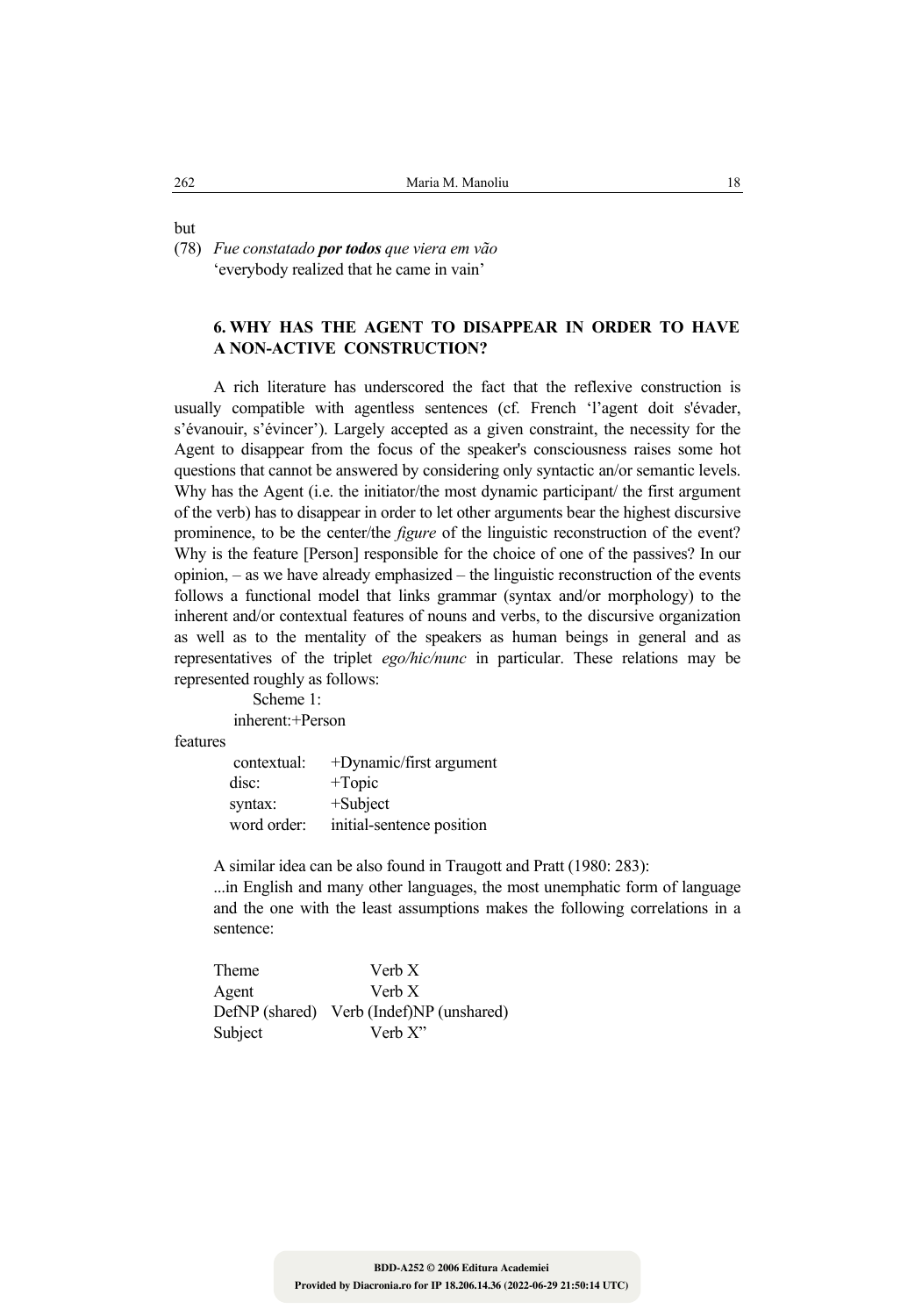In fact this functional model can account for the so-called argument hierarchy, what it is to be considered as the first or as the second argument of the verb. In brief, as soon as the Agent is present, it has the higher chances to become the figure [the center of the discourse]. An interesting proof of this relation is provided by the way in which grammars react when this relation is broken at least in one of its points. We have chosen to illustrate this point by considering some example from French, because it is not a pro-drop language (the preverbal pronominal subject has become obligatory) and consequently needs more markers to show that this relations are not observed:

Compare:

- (a) When the subject represents to the topic and refers to a Person who does not play the role of the most dynamic participant, the plain passive is chosen:
- (79) *Paul a été éliminé de la course.*

'Paul was eliminated from the competition'

(b) When the referent of the topic is a Non-Person and a non-dynamic participant and co-occurs with a transitive verb, there are two possibilities.

(i) If the object is topicalized, usually if the co-enunciator repeats the noun in question as a signal of accepting the topic of the discourse proposed by the enunciator, then an active construction with a pronominal trace of the direct object is preferred:

(80) *le gateau, je ne sais pas qui l'a mangé* [Patient/Objective] the cake, I don't know who it has eaten 'the cake, I don't know who ate it'

(ii) One can choose the passive construction instead, usually if the whole sentence is rhematic:

| $(81)$ <i>la</i> | terre | était parsemée                          | <i>de fleurs</i> [Locative] |
|------------------|-------|-----------------------------------------|-----------------------------|
|                  |       | the ground was sprinkled                | with flowers                |
|                  |       | 'the ground was sprinkled with flowers' |                             |

(c) With an intransitive verb, when the first argument is a person, conceived as dynamic participant, but it is not the topic (usually in a rhematic sentence), an empty subject occurs (*il*) and the verb agrees with this grammatical subject:

| $(82)$ <i>il</i> |                       | arrive | des              | invités |
|------------------|-----------------------|--------|------------------|---------|
|                  | it:masc/sg arrives    |        | <b>INDEF ART</b> | guests  |
|                  | 'Guests are arriving' |        |                  |         |

(d) The same construction with an empty subject (*il*) is used when the unique argument of the intransitive verb is a non-Person/non-dynamic/non-topic:

| $(83)$ <i>il</i> |                       |  | arrive  | des              | <i>trains</i> |
|------------------|-----------------------|--|---------|------------------|---------------|
|                  | it:MASC.SG            |  | arrives | <b>INDEF ART</b> | trains        |
|                  | 'trains are arriving' |  |         |                  |               |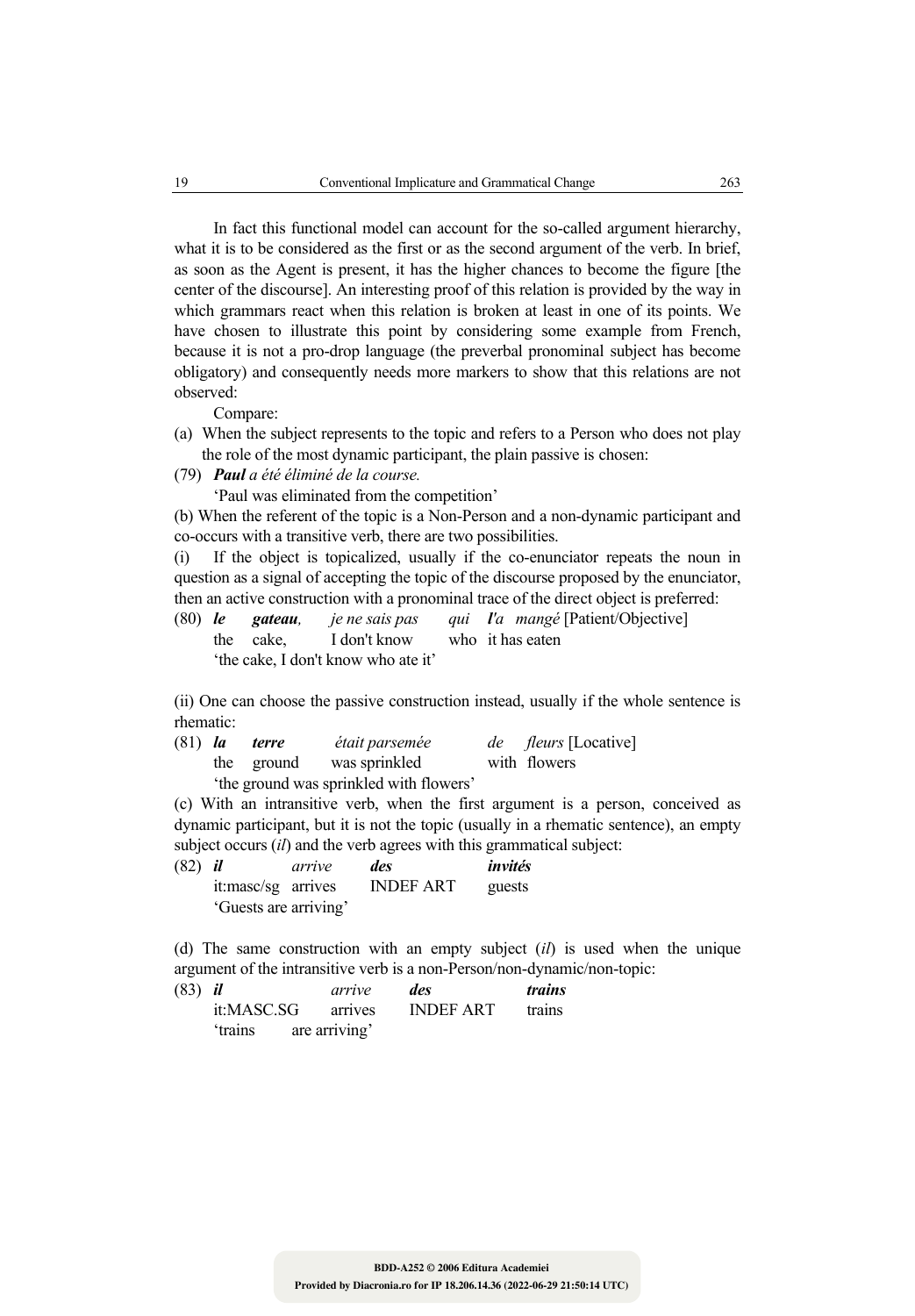(e) In a transitive construction, when the direct object is not the topic, the reflexive pronoun -*se* co-occurs with *il* – the empty subject. In brief, the direct object is: non-Person/non-dynamic/non-topic:

(84) *il se vend beaucoup d' articles italiens*  it:MASC.SG REFL:3rd sell many items Italian *en Californie.* in California. 'in California, many Italian items are sold '.

#### **CONCLUSIONS**

Our hypothesis has the advantage of accounting for the following phenomena:

- (a) The forms in -*r* may ignore the Agent [cause/instigator] altogether.
- (b) In the category of *verba affectuum* (verbs of feeling), the subject corresponds to an Experiencer rather than to an Agent.
- (c) As for the reflexive interpretation of the forms in *-r* (with verbs of movement or verbs expressing activities of body care, such as *lavari*, *tergeri*, etc.), the subject refers to more than one Role (Agent, Patient, Beneficiary, moved object, etc.).

But a change in orientation when reconstructing mentally and linguistically the event (or situation) cannot account on its own for the differences between the Latin category of voice and the Romance developments, in which at least three voices (active, passive and reflexive) if not four (active, passive, reflexive, factitive) came into existence. In our hypothesis, one has to consider also *the changes that occurred in the encoding of various cognitive categories,* which are highly culture-dependent. Changes in cognitive categories have an important impact upon the process of reconfiguring the semantics structure of noun classes. In the case of the evolution of the category of voice, one has to consider the importance given to an inherent semantic feature such as [the Capacity of being a doer or not] in Latin, and to [Person] rather than to [Agent] in Romance.<sup>10</sup>

#### REFERENCES

Aristotle, 1993, Aristotle's *Metaphysics*. *Books Γ, ∆, and Ε*, Translated with Notes by Christopher Kirwan, 2<sup>nd</sup> edition, Oxford, Clarendon Press.

Bennett, C. E., 1910- 1914, *Syntax of Early Latin*. 1. *The Verb*, 2. *The Cases*, Boston, Allyn & Bacon. Cowgill, W,, 1982, "On the Prehistory of Celtic Passive and Deponent Inflection" *Ériu* 33, 73–111.

 $10$  See Aristotle for the definition of such a seme and Manoliu 2005; for the relation between topic and semes such as [+Person] and [+Dynamic] in Romance languages, see Manoliu, 1987.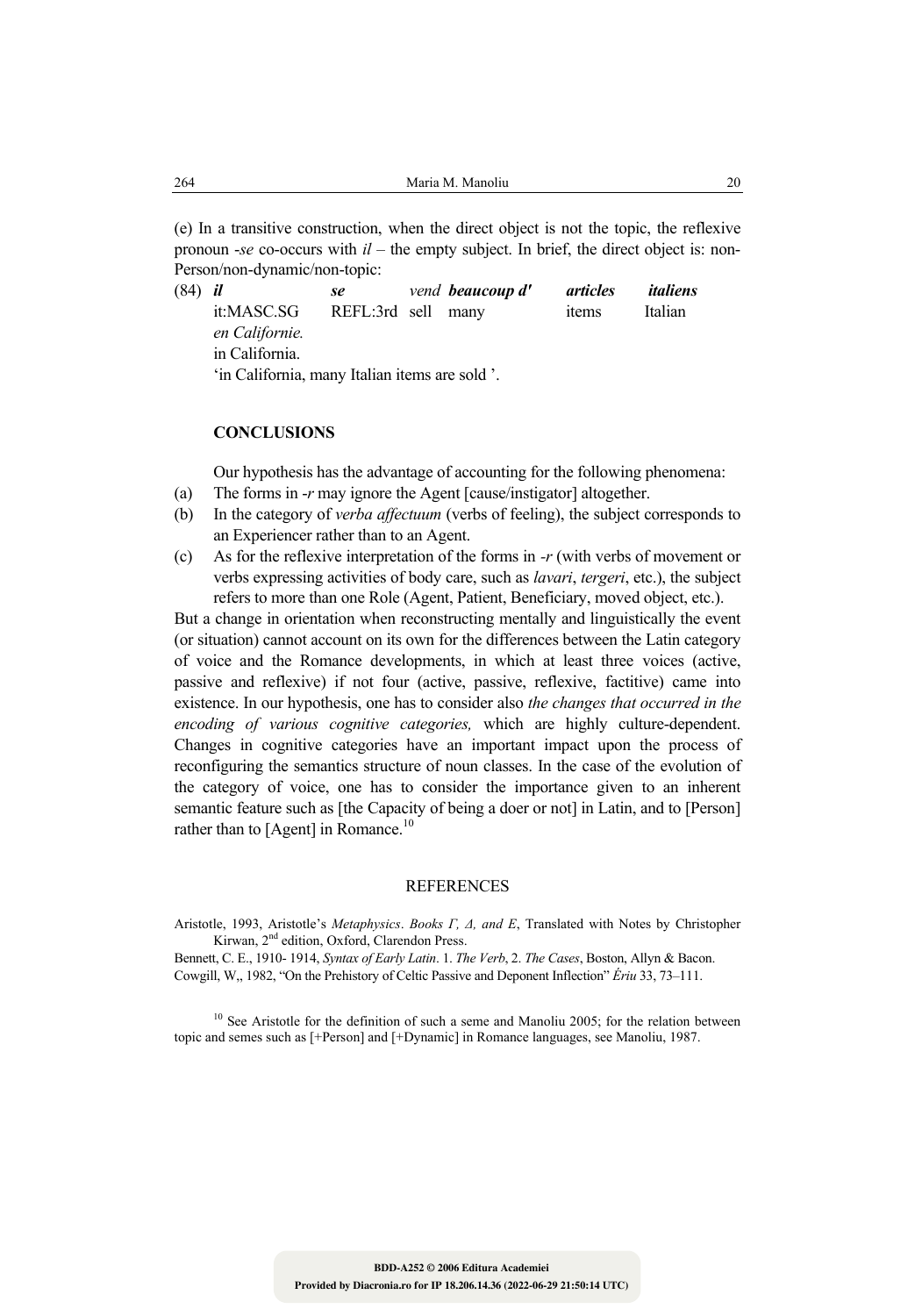- Croft, W., H. B.-Z. Shyldkrot, S. Kemmer, 1987, "Diachronic Semantic Processes in the Middle Voice" in G. Ramat, A., O. Carruba, G. Bernini (eds.), *Papers from the 7th International Conference on Historical Linguistics,* Amsterdam/Philadelphia, Benjamins, 179–191.
- Comrie, B., 1988, *Passive and Voice*, in M. Shibatani (ed.), *Passive and Voice,* Amsterdam/ Philadelphia, Benjamin, 9–23.

Ernout, A., F. Thomas, 1953<sup>1</sup>, 1993, *Syntaxe latine*, 2<sup>e</sup> Edition, 8<sup>e</sup> tirage, Paris, Klincksieck.

- Everaert, M., 1986, *The Syntax of Reflexivization*, Dordrecht, Foris.
- Flobert, D., 1975, *Les verbes déponents latins des origines à Charlemagne* [Publications de la Sorbonne, Série NS, Recherches, 17), Paris, Belles Lettres.
- Grandgent, C. H., 1962, *An Introduction to Vulgar Latin*, New York, Hafner.
- Guillaume, G., 1971–73, *Leçons de linguistique de Gustave Guillaume*, publiées par Roch Valin, 1948–1949. *Psychosystématique du langage. Principes, méthodes et applications*, 1–2, 3, Québec/ Paris, Presses de l'Université Laval.
- Jaszczolt, K. M., 2002, *Semantics and Pragmatics. Meaning in Language and Discourse*, London, Pearson Education/Longman.
- Joffre, M.-D., 1995, *Le verbe latin: voix et diathèse*, Louvain/Paris, Peeters.
- Kemmer, S., 1993, *The Middle Voice* [Typological Studies in Language, 23], Amsterdam, Benjamins.
- Langacker, R. W. & P. Munro, 1975, "Passives and their meaning", *Language* 51, 3-4, 784–830.
- Langacker, Ronald, 1982, "Space Grammar, Analysability, and the English Passive", *Language* 58, 22–79.
- Langacker, R. W., 1987, *Foundations of Cognitive Grammar*. 1. *Theoretical Prerequisites*, Stanford, California, Stanford University Press.
- Levinson, Stephen C., 1983, *Pragmatics*, Cambridge, London, New York, New Rochelle, Melborune, Sydney, Cambridge University Press.
- Levinson, Stephen C., 2000, *Presumptive meanings*: *The Theory of Generalized Conversational Implicatures*, Cambridge, Mass., The M.I.T. Press.
- Luraghi, Silvia, 1995, "Prototypicality and agenthood in Indo-European" in H. Andersen (ed.), *Historical Linguistics 1993. Selected papers from the 11th International Conference on Historical Linguistics*, *Los Angeles, 16-20 August 1993*, Amsterdam/ Philadelphia, Benjamins, 259–268.
- Maldonado, R., 1993, "Dynamic construals in Spanish", *Studi italiani di Linguistica teorica e applicata*, 22.3, 532–566.
- Manoliu-Manea, M., 1987, "The Myth of the Agent: Roles and Communicative Dynamism in Romance" in B. Cazelles and R. Girard (eds.), *Alphonse Juilland: D'une passion l'autre,* [Stanford French Studies], Stanford, Anma Libri, 261–275.
- Manoliu-Manea, M., 1994, *Discourse and Pragmatic Constraints on Grammatical Choices. A Grammar of Surprises* [North Holland Linguistics Series 57], Amsterdam, Elsevier.
- Manoliu, M. M., 2006, "Cognitive categories and Noun Classification. The Animacy Fallacy: Redefining Neuter Gender" in *Papers from the 4<sup>th</sup> Hawaii International Conference on Arts and Humanities, January* 11–14, 2006, CD.
- Meillet, A., 1921 (1) 1937 (2), *Linguistique historique et linguistique générale*. Paris, Champion.
- Meillet, A., J. Vendryes, 1960, *Traité de grammaire comparée des langues classiques*, 3e éd. rev. et comp. par J. Bedryes, Paris, Champion.
- Milner, J. C., 1978, "Le système du réfléchi latin", C. Touratier (éd.), *Langages* 50. *Linguistique et latin*, 73–85.
- Perlmutter, D. et P. Postal, 1977, "Toward a Universal Characterization of Passivization" in *Papers from the Annual Meeting of the Berkeley Linguistics Society*, 394–417.
- Sells, P., 2001, "Form and Function in the Typology of Grammatical Voice Systems", in Geraldine Legendre, Jane Grimshaw, and Sten Vikner (eds), *Optimality-theoretic syntax,* Cambridge, Mass, MIT Press, 355–391.